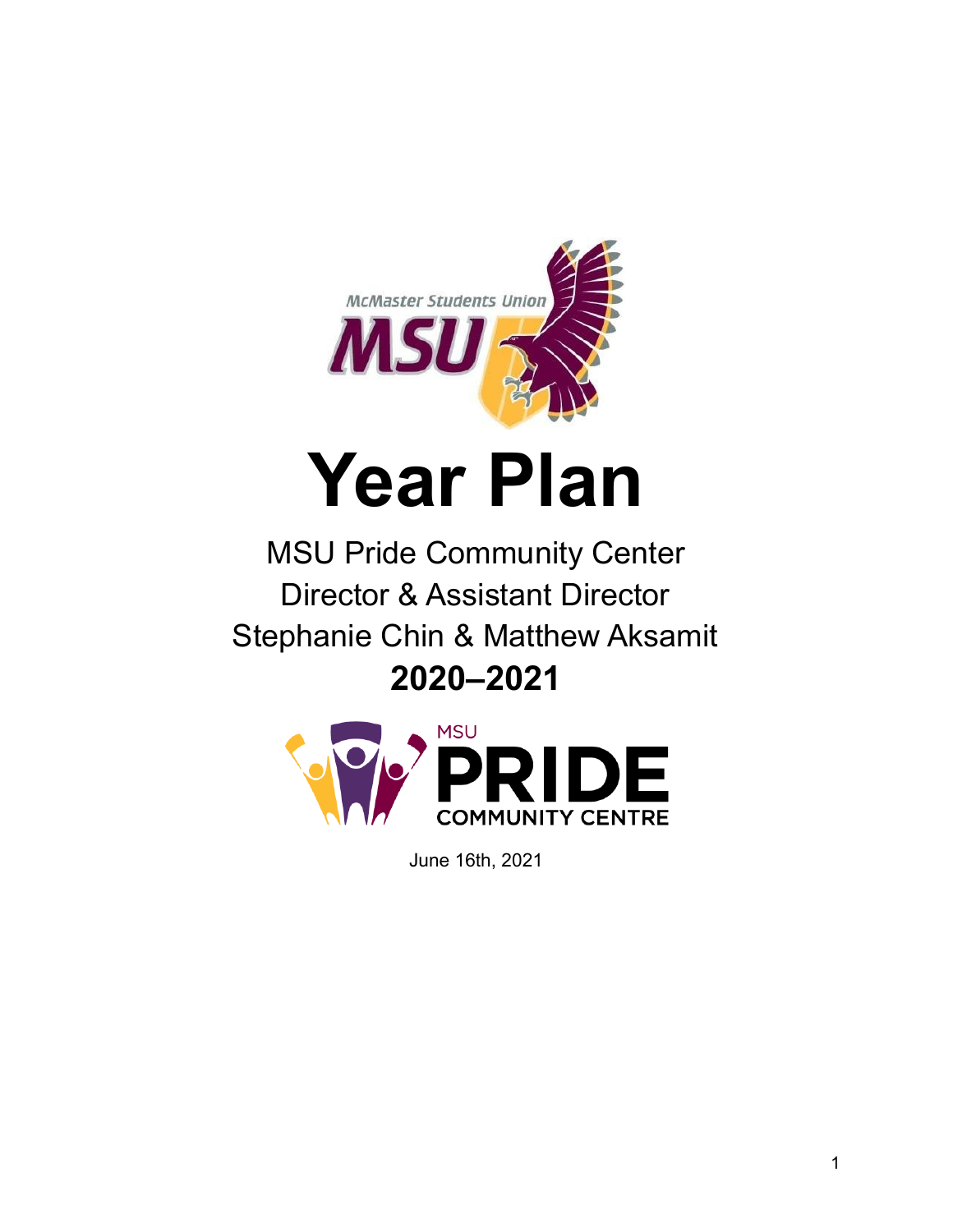# **Table of Contents**

| Repeating Projects/Events ------------------------------ pg. 7-8 |  |
|------------------------------------------------------------------|--|
| Annual Projects/Events ----------------------------------- pg. 8 |  |
|                                                                  |  |
|                                                                  |  |
|                                                                  |  |
|                                                                  |  |
|                                                                  |  |
|                                                                  |  |
|                                                                  |  |
|                                                                  |  |
|                                                                  |  |
|                                                                  |  |
|                                                                  |  |
|                                                                  |  |
|                                                                  |  |
|                                                                  |  |
|                                                                  |  |
|                                                                  |  |
|                                                                  |  |
|                                                                  |  |
|                                                                  |  |
|                                                                  |  |
|                                                                  |  |
|                                                                  |  |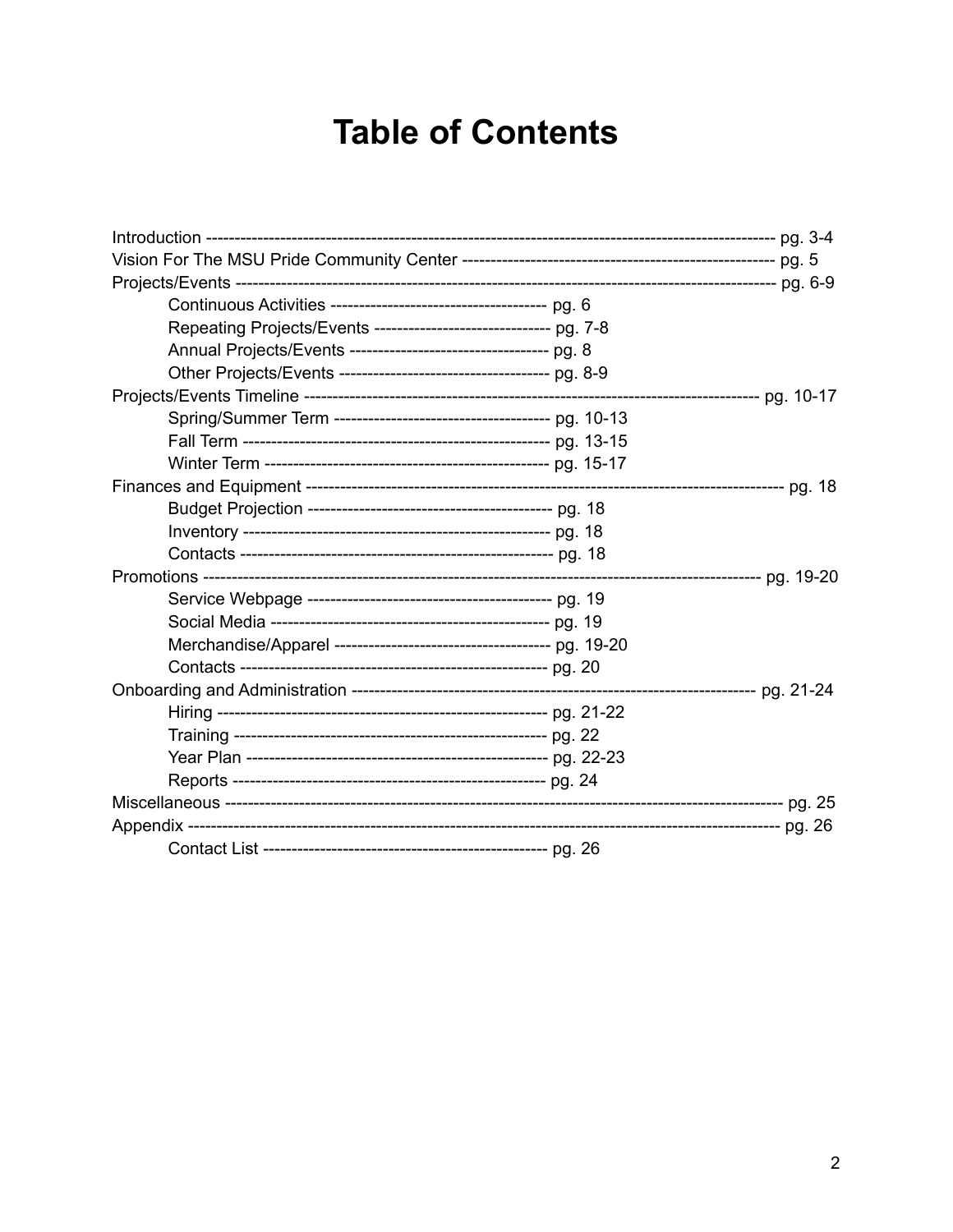# **Introduction**

To the 2STLGBQIA+ Community and Executive Board,

Currently, the 52nd anniversary of the New York City Stonewall Riots draws close. The Stonewall Riots were public demonstrations facilitated by the 2STLGBQIA+ community to rebel against violent police invasions of gay bars, the most notable being that of Stonewall Inn, June 28th, 1968. The Stonewall Riots, memorialized as the first formal 2STLGBQIA+ liberation act, was spearheaded by brave and resilient BIPOC trailblazers including Marsha P. Johnson and Miss Major Griffin-Gracy, Black Trans women, and Sylvia Rivera, a Latina Trans woman.

Despite the astronomical efforts of BIPOC individuals in past and present 2STLGBQIA+ advocacy, especially that of Black Trans women, 2STLGBQIA+ spaces remain largely whitewashed. Much of 2STLGBQIA+ advocacy is solely centered on the rights and interests of White, Cisgender, Heterosexual, and Able-bodied 2STLGBQIA+ folks. The MSU Pride Community Center (PCC) is no exception, with a history of whitewashing not conducive to providing support, events, and programming for all 2STLGBQIA+—including all intersectional identities—and questioning McMaster students, as per our mandate.

In 1997, the MSU Pride Community Center was initially founded as the Gay, Lesbian, Bisexual, and Transgender (GLBT) Center. The GLBT Center was eventually rebranded as the Queer Student Community Center (QSCC), and then the Pride Community Center (PCC). Regardless of era, the PCC historically caters to McMaster's White, Cisgender, and Able-bodied 2STLGBQIA+ students, through service hiring and programming offered in our physical (MUSC 221) and virtual spaces. Moreover, past PCC focus on uplifting BIPOC voices has been met by administrative resistance, rendering BIPOC 2STLGBQIA+ McMaster students, especially Black 2STLGBQIA+ students, rightfully distrustful of the PCC space. Thus, it is imperative that this year, the MSU Pride Community Centre continues to take accountability and make reparations to our 2STLGBQIA+ community members for our tumultuous past.

Progress entails continuing to uplift and create closed spaces for BIPOC 2STLGBQIA+ folks—especially Black and Indigenous 2SLTGBQIA+ folks who are typically neglected in BIPOC 2STLGBQIA+ discourse and advocacy. In essence, we acknowledge that ideal support manifests itself differently for various intersectional identities, given each marginalization faces an unique set of systemic adversities. Thus, this year we will be placing immense focus on creating novel academic and extracurricular resources and opportunities to better support Black and Indigenous 2STLGBQIA+ McMaster students in their aspirations and endeavours.

The PCC, even to this day, is a highly inaccessible MSU service; this extends from the physical organization of our MUSC 221 space to offered events and programming. Although there is no way to undo prior harm exemplified against the Disabled 2STLGBQIA+ community, our team will strive to prioritize Disabled 2STLGBQIA+ McMaster students' interests in the direction of the PCC. In addition to a complete physical space revamp, as to prepare to make a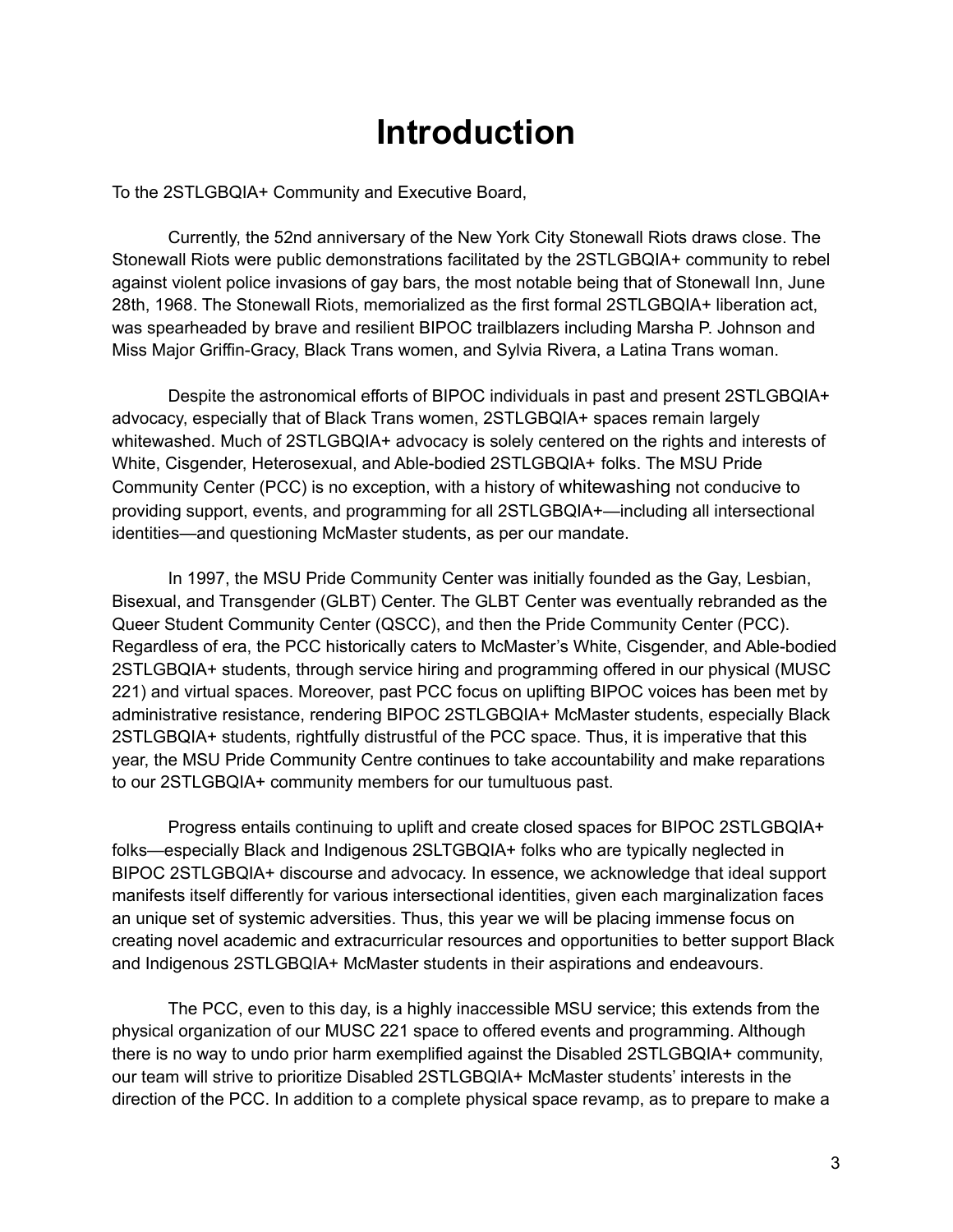transition to in-person programming in the future, we will be creating more opportunities to support and uplift Disabled 2STLGBQIA+ students in their academic and extracurricular endeavours, specifically those not predicated upon able-bodied standards.

We hope to continue to implement a continuously improving selection of resources and community groups reflective of the needs of the entire 2STLGBQIA+ McMaster community. Thus, we will contribute to fulfilling our duty to the 2STLGBQIA+ McMaster community as an educational resource through facilitation of training workshops, and aiding in creating a safe(r) culture of learning and unlearning on campus. All this being said, our team is excited for and committed to continuing to lead the PCC towards a more inclusive and accommodating future.

Sincerely,

Stephanie Chin (She/Her), MSU Pride Community Center Director

Matthew Aksamit (He/They), MSU Pride Community Center Assistant Director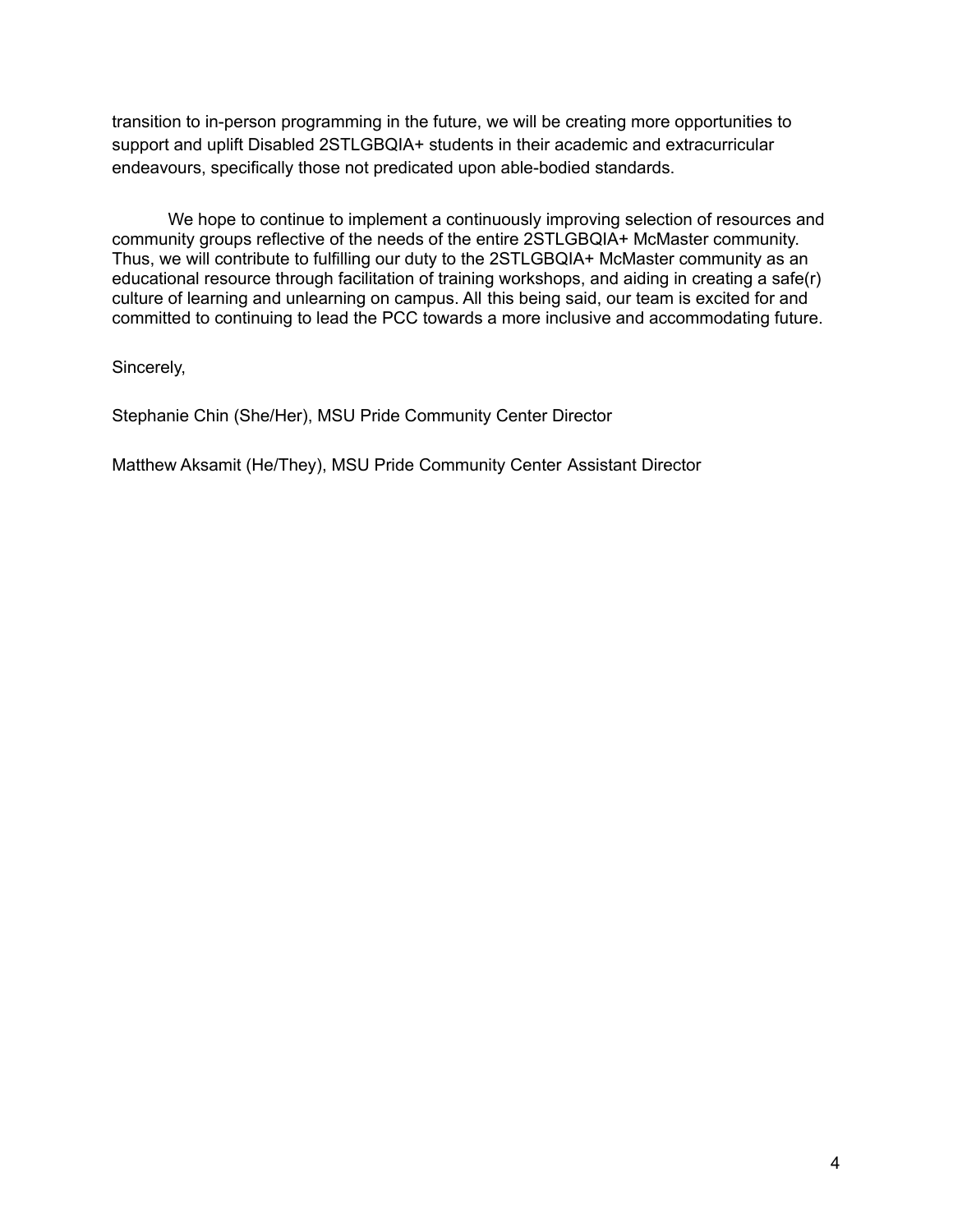# **Vision for the MSU Pride Community Center**

It is so easy for institutions to emphasize the immense progress made in combating racism, homophobia, transphobia, sexism, and racism, among many more. However, such institutions neglect to acknowledge that such bigotries still exist within their organizations to an unfortunately significant degree. For instance, it was not even two years ago that the MSU Pride Community Center (PCC), which was attempting to center BIPOC 2STLGBQIA+ students in a typically whitewashed space, was shut down by white administration. Furthermore, administration aside, the PCC has unfortunately had a tumultuous history rife with racism, transphobia, ableism, and antisemitism rendering 2STLGBQIA+ McMaster students and groups rightfully distrustful of our service.

This past year, the MSU Pride Community Center has made immense progress in repairing our relationship with the McMaster 2STLGBQIA+ community. To achieve this, we have put in significant effort in focusing on, and expanding upon, closed programming for various 2STLGBQIA+ intersectionalities, including BIPOC and Disabled 2STLGBQIA+ students. We have applied ourselves to collaborating with other MSU Services, including Maccess, WGEN, SHEC, and Diversity Services, and other clubs, including the Queer and Trans Colour Club.

This year we wish to continue to strengthen our bonds to 2STLGBQIA+ McMaster students, various McMaster student groups, and 2STLGBQIA+ groups in the Hamilton area. We want to diversify our programming to more marginalizations within the 2STLGBQIA+ community, especially those which are generally misunderstood and/or underrepresented—for instance, the asexual and aromantic community. This programming will manifest through our campaign weeks, independent events, and recurring community groups.

Furthermore, a majority of the means that the PCC has historically utilized to center and uplift intersectional 2STLGBQIA+ communities has revolved around upon creating closed programming for those of shared experience. While this is important, and is something we will certainly continue doing, an essential aspect of 2STLGBQIA+ advocacy is striving to ensure that BIPOC, Trans, and Disabled individuals have access to resources that aids them in combating systemic adversities. This year, one of our main priorities will be creating more programs to aid in making academia more accessible.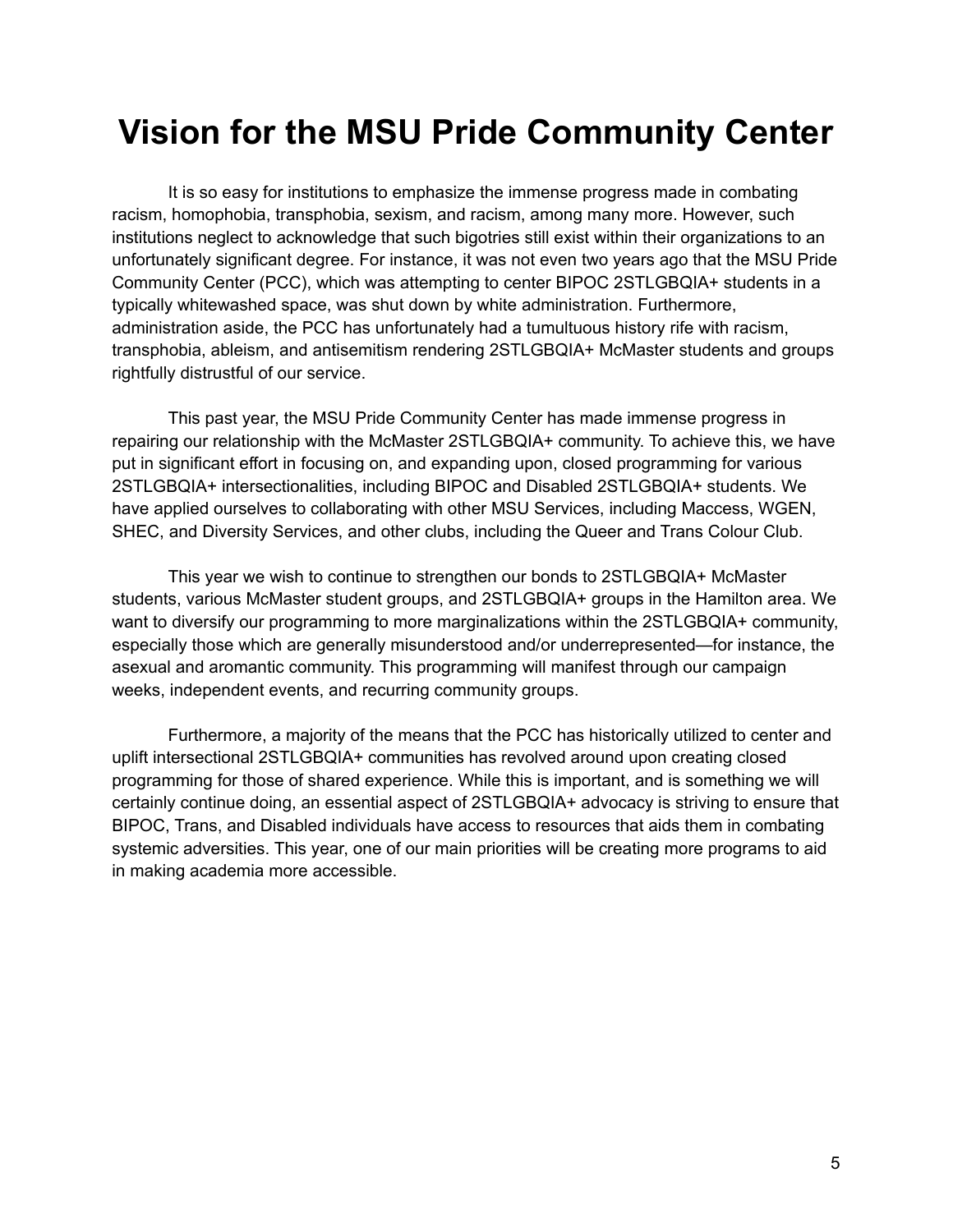# **Projects/Events**

### **Continuous Activities**

Peer Support Drop-In Hour:

- 30-35 hours a week (Monday to Friday)
- Tentatively will repeat what worked last year in an online Discord environment (12:00-3:00pm and 6:00-9:00pm every day)

Community Groups:

- NEW (during school year): Disabled 2STLGBQIA+ Community Group  $\rightarrow$  for intersectionality Disabled and 2STLGBQIA+ students
- BiPanPoly Hour Community Group  $\rightarrow$  for Bisexual, Pansexual, Polysexual, and Questioning students)
- Where We Come From Community Group  $\rightarrow$  for students coming from unsupportive backgrounds)
- Asexual and Aromantic Community Group  $\rightarrow$  for Asexual, Aromantic, and Questioning **Students**
- Women Loving Women Community Group  $\rightarrow$  for folks who are attracted, in some capacity, to Women-identifying individuals
- Men Loving Men Community Group  $\rightarrow$  for folks who are attracted, in some capacity, to Men-identifying individuals
- Newcomers 2STLGBQIA+ Community Group  $\rightarrow$  for newcomers to the 2STLGBQIA+ community at McMaster (for 1st and 2nd year students)
- Black 2STLGBQIA+ Community Group → for Black 2STLGBQIA+ McMaster students
- Trans and Non-Binary Community Group  $\rightarrow$  for Trans and Non-Binary 2STLGBQIA+ McMaster students

Book Club:

- Meetings every 2 weeks to discuss novels read featuring 2STLGBQIA+ protagonists.
- Meetings will be 1-2 hours in length.
- Signups are currently open (beginning of June) and the first meeting will take place during the week of June 21st to 27th.

Pride Student Network Programming:

- Pride Student Network signups will commence during the end of June and will be open until the beginning of the 2021-2022 school year. Pairings between mentors (McMaster Representatives and MSU Service Executives) and mentees will be on a rolling basis (as first years sign up). Starting from the mid-end of July, and running throughout the year, we will host Pride Student Network programming.
- Programming will entail biweekly social events: game nights, art sessions (means to forge friendships, ask questions, etc. leading up to the school year).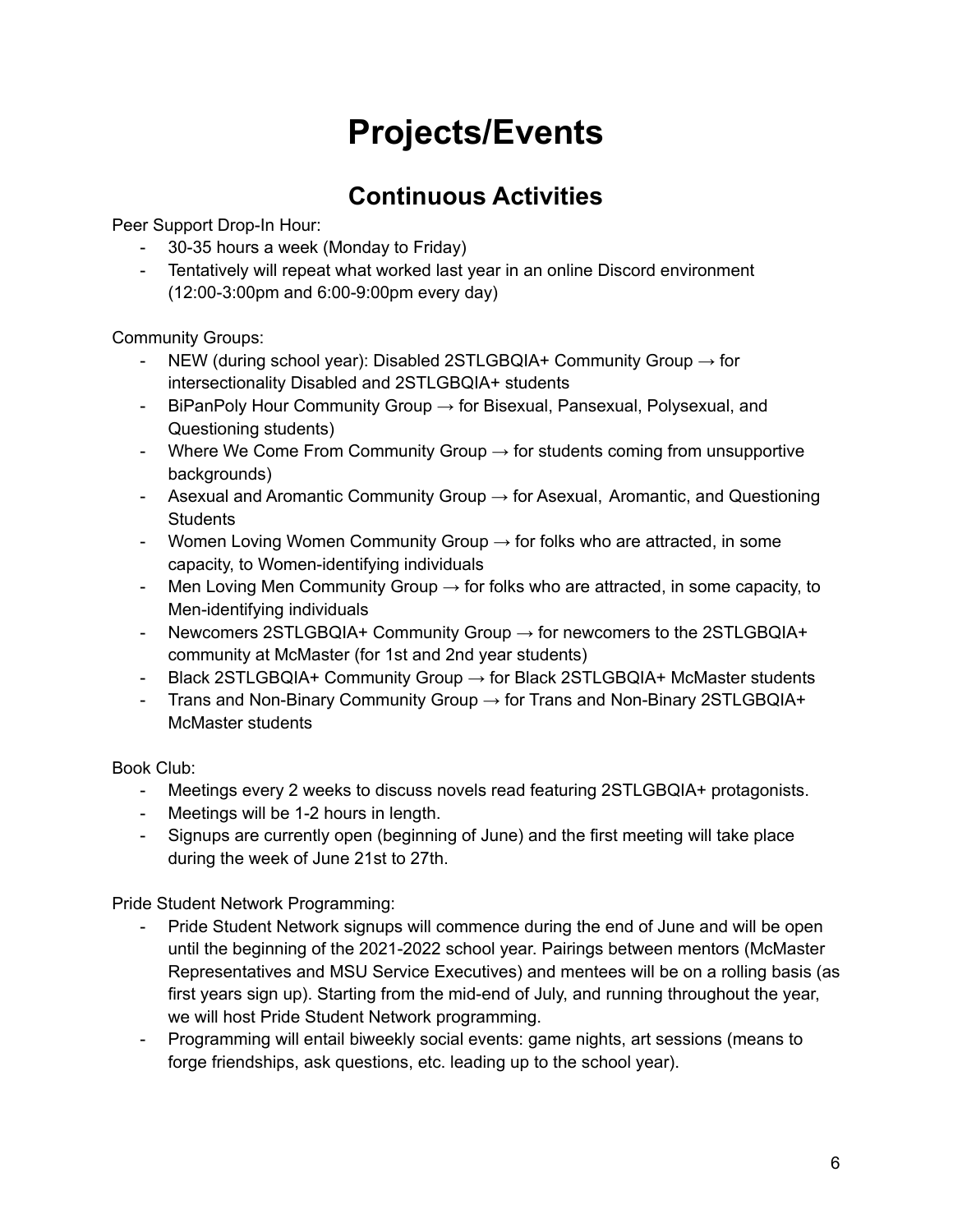### **Repeating Projects/Events**

2STLGBQIA+ History Week:

- This school year, we are aiming to hold 2STLGBQIA+ History Week during the second week of November, 2021 (8th to 12th).
- 2STLGBQIA+ History Week this year will have 8-10 events over the course of a week. Due to popularity from last year's programming, definite events we will be holding during this week are 2 Art Events, one closed to BIPOC 2STLGBQIA+ students, and another closed to Disabled 2SLTGBQIA+ McMaster students (with MSU Maccess). Likely for these events we shall be utilizing and expanding upon guest Artists that facilitated sessions for us last year.
- Other definite events will include a "chill art session" where participants can relax and make art, Trans Day of Remembrance Vigil (with MSU WGEN), another event closed to Trans folks and their friends, etc.

2STLGBQIA+ Pride Week:

- This year, the PCC is planning to hold our annual 2STLGBQIA+ Pride Week during the first week of February (January 31st  $\rightarrow$  February 4th). 2STLGBQIA+ Pride Week this year will feature approximately 10 different events. This year, we aim to provide programming for an even greater diversity of intersectional identities within the 2STLGBQIA+ umbrella.
- Some events that we will continue this year, due to popularity, are dance classes (one closed to BIPOC 2STLGBQIA+ students, another run by a Disabled Dance Studio Owner for Disabled 2STLGBQIA+ students), art sessions (one closed to Disabled and one to BIPOC 2STLGBQIA+ students, and 2STLGBQIA+ Sexual Health events (potentially with MSU SHEC), as well as a chill games/art night.

#### Transcendence:

- This year, the PCC is anticipating having Transcendence during the second week of March (7th to 11th). This campaign will have approximately 5 events distributed throughout the week
- Successful events that we wish to run again this year are a "Trans Relationships" event, a "Trans Art/Writing Affirmation" event, and a session on "Building Trans Inclusive Spaces."

#### Queer in STEM:

- This year the PCC is planning to hold the Queer in STEM event with McMaster Science Society (MSS), McMaster Engineering Society (MES), Bachelor of Health Sciences Society (BHSS), and Engiqueers during the beginning of March (1st).
- Like last year, it will consist of 2 separate panels, one a 'Professionals' panel and the other a 'Graduate Students' panel, with 4 panelists each. These panelists will be introduced through social media posts which will include their name, pronouns, realm of study/work, accomplishments, etc. The panelists each year will be different, as to make the event something students can attend and learn new things each and every year.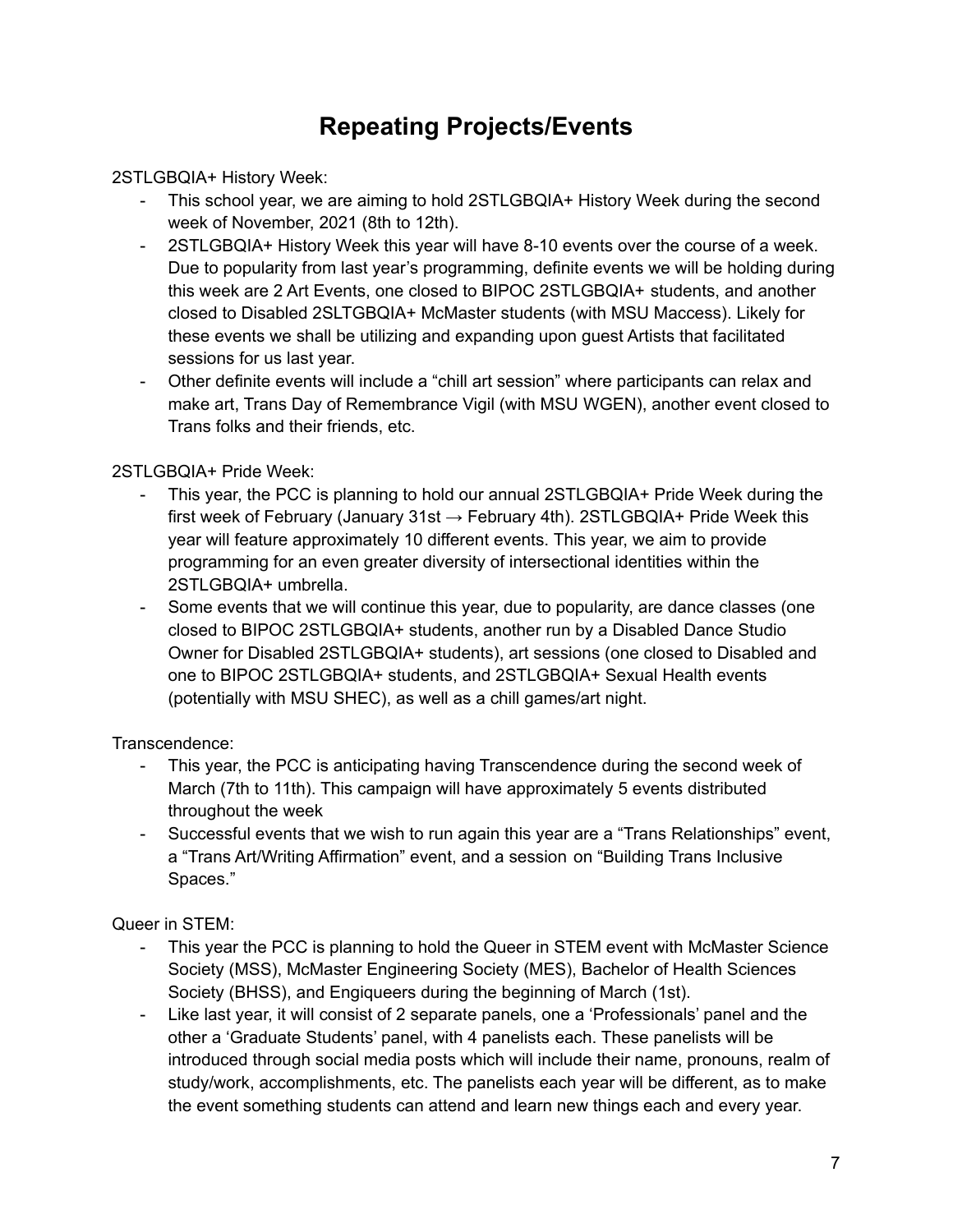Each panelist will receive \$50 as a thank you gift for dedicating their time.

### **Annual Projects/Events**

PCC Physical Space Revamp:

- The PCC has notoriously been an incredibly inaccessible space, despite striving to serve all 2STLGBQIA+ intersectional identities, including Disabled 2STLGBQIA+ folks. This year, especially prior to our physical space potentially opening at any capacity, we wish to revamp the space. Ideally we would like to paint the walls a less stimulating color and create an environment which feels comfortable for space users (currently our physical space has been compared to a rather sterile and overstimulating psychiatrist's office).
- This revamp will entail making the current front room of the PCC the back room; the back room will be where we shall construct a changeroom to be able to offer the following services: gender-affirming gear and clothing drive, and where we will feature the PCC library and various safe(r) sex products.
- We shall be rearranging the furniture in the PCC to be more accessible (e.g. ensuring that there is adequate space for movement throughout our space). Currently, a huge issue to PCC space mobility is the large black table in the center of the room; we will be seeking out other alternatives for surfaces which are smaller and cost-effective.

2STLGBQIA+ Disability Week:

- This year, to continue to expand upon offered intersectional programming, the PCC is planning to implement a new campaign called 2STLGBQIA+ Disability week, It is anticipated to be held during the second week of January 2022 (7th to 11th).
- There will be 5 events during the week including one "games/art night" closed to Disabled 2STLGBQIA+ folks, a dance class run by a Disabled Dancer/Studio-owner. etc.

### **Other Projects/Events**

Pride Community Center Scholarship Program:

- This year, the PCC wants to create a Scholarship Program aiming to better support 2STLGBQIA+ McMaster students in more diverse ways. This will be a scholarship program that will evaluate applicants holistically, taking into consideration students' academics, extracurriculars, and future aspirations. There will be four award categories based upon identities: one award for 2STLGBQIA+ Black and Indigenous students, one category for 2STLGBQIA+ Disabled students, one category for Trans and Non-Binary students, and one for general 2STLGBQIA+ students (which will still show preference for multi-marginalized individuals).
- The award panel will consist of other MSU service executives and leaders with that respective award identity; for instance, for the 2STLGBQIA+ Disabled students' award, the panel will consist of PCC and Maccess leadership.
- In the past, the PCC has relied upon offering closed events and ensuring a diverse volunteer pool in aims to fulfill the needs of our BIPOC 2STLGBQIA+ students. Although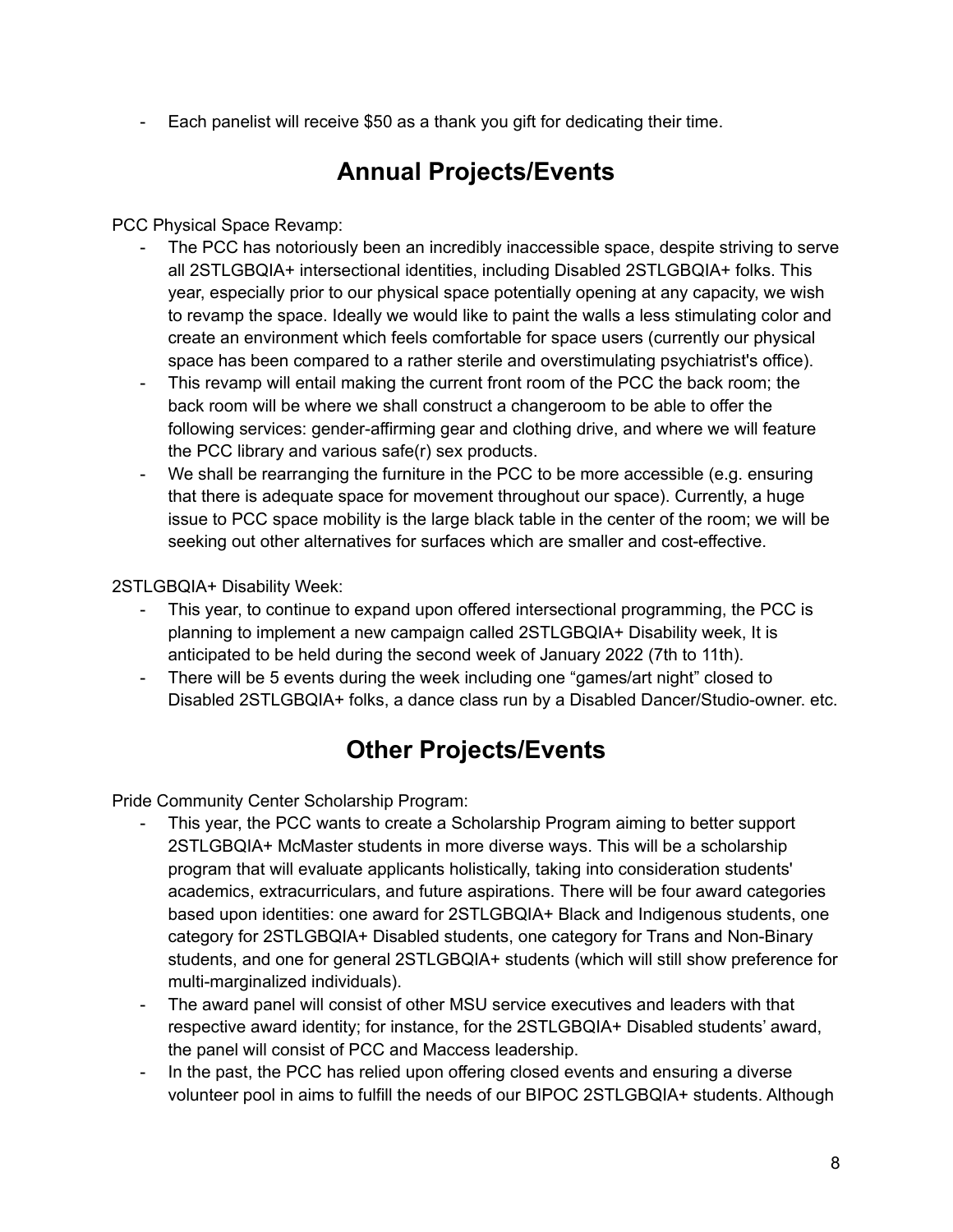building an inclusive community is essential to fulfilling our role in the McMaster community, there is so much more to supporting intersectional students to the greatest possible degree. Consider that, for example, a lot of scholarships (which so many students rely upon to pay for their education) utilize able-bodied metrics to select recipients, rendering many Disabled students at a disadvantage. Instead, our awards recipients will be selected and vetted by members of their own intersectional community.

- This implementation process is beginning June 13th, and entails contacting various 2STLGBQIA+ McMaster Staff who were involved in our Queer in STEM event last year (in partnership with McMaster Science Society, Bachelor of Health Science Society, McMaster Engineering Society, and Engiqueers). We will begin by inquiring means of funding this initiative; if they would know who or what organizations to contact.
- We wish to have this scholarship program open in the beginning of February 2022, and close at the end of March. Evaluation would take place through the month of April, and recipients would be notified at the end of the school year.

PCC Clothing Drive:

- Among the many aspects contributing to individuals feeling themselves on a day-to-day basis is them being able to express themselves in a way that is comfortable to themselves (e.g. in a way that adheres with their gender). Finding a style that one is comfortable with takes time and can be a stressful and insurmountable process for numerous reasons. For instance, given societal gender stereotypes, an individual who has stereotypically more masculine facial features might face scrutiny and judgmental looks if they so chose to try on and purchase a dress, for instance.
- The PCC Clothing Drive will be offered alongside the Gender-Affirming Gear that the PCC is offering this year. Here, students can drop off clothing that they no longer wear to our drive, where it can be tried on and picked up by other students. Whereas other clothing drives require you to donate a piece of clothing to receive one in return, the PCC will not be making that a requirement in order to remain cognizant of space users' financial situations, for example.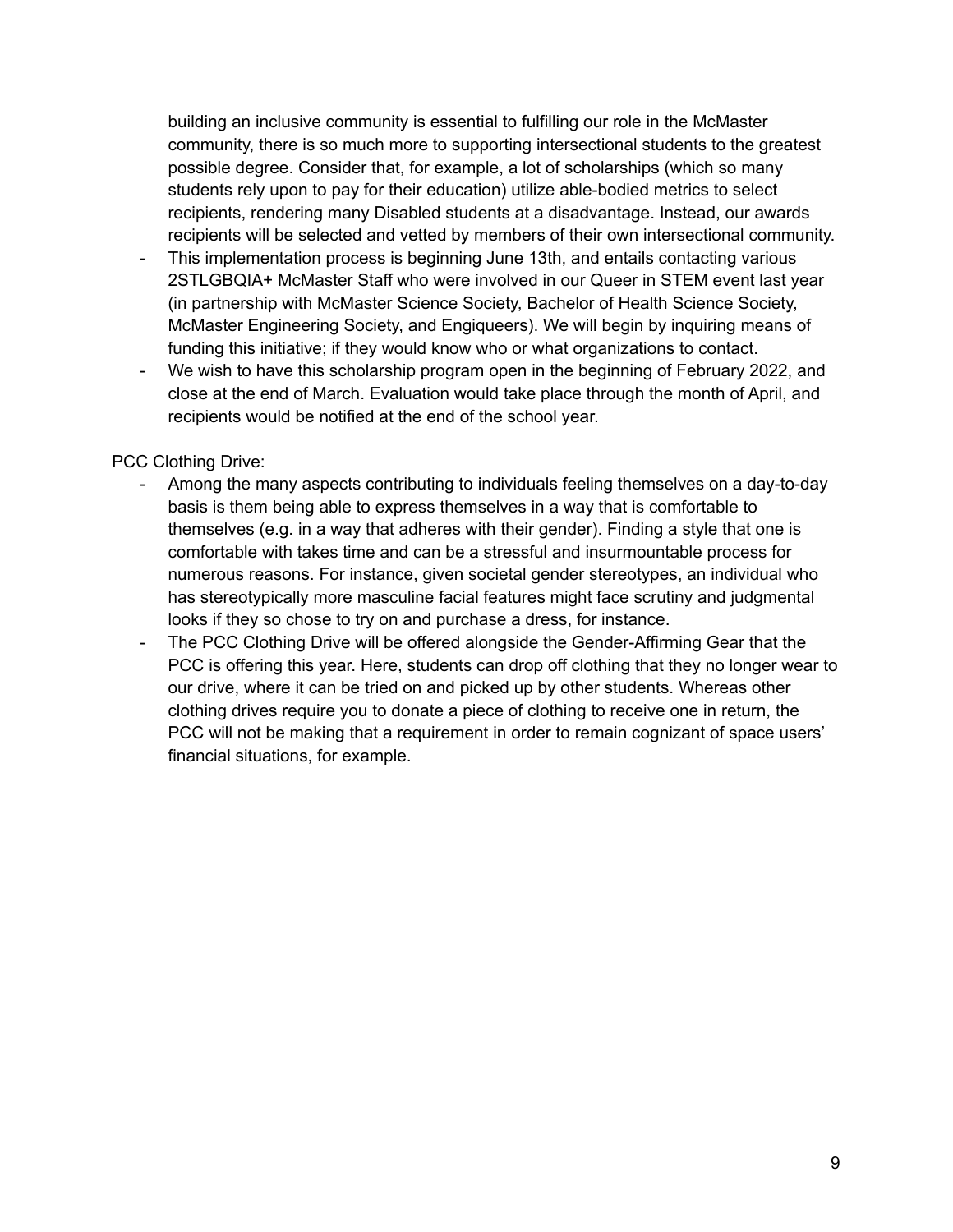# **Project/Events Timeline**

### **Spring/Summer Term**

#### **June 2021:**

Open Round 1 Hiring for Peer Support and Events and Advocacy Volunteers (June 1st - 21st)

- Involves: contacting Victoria Scott to open applications on the MSU "Available Jobs" tab, providing links to the application surveys (with screening questions), informing her to ensure that applications close June 21st at 11:59pm.
- Promotional material will be made by the PCC Director and Assistant Director and will be posted to the MSU Pride Community Center Instagram, Twitter, and Facebook, as well as other MSU services social media stories.
- As I, the PCC Director identify as BIPOC and queer, my experiences cannot comprehensively address the needs and adversities of other marginalizations including Disabled 2STLGBQIA+ students. Thus, we will be striving to hire a diverse team of volunteers capable of addressing the needs and concerns of as much of the 2STLGBQIA+ community as possible.

- Evaluation of preliminary questions and resumes/cover letters will be conducted by the PCC Director, Stephanie Chin, the PCC Assistant Director, and various PCC Executives

Book Club Summer Term:

- The Book Club promotional materials will be made by PCC leadership, and will be posted at the beginning of the first week of June. The very first meeting for the summer term shall take place during the last week of June.
- Involves the creation and utilization of a google form (to gather interested participants contact information and book recommendations) as well as a recurring Zoom link for the biweekly Book Club meetings,
- Meetings will be facilitated by the PCC Assistant Director, Matthew Aksamit, and another PCC Executive Team member; the PCC Director shall also be in attendance.

PCC Scholarship Program  $\rightarrow$  Creating Contacts, etc.

- To aid in our goal this year of creating more opportunities to uplift BIPOC, Trans, and Disabled 2STLGBQIA+ students in their academic endeavours, the PCC is creating a scholarship program. There will be 4 award categories for Disabled 2STLGBQIA+ students, Trans 2STLGBQIA+ students, Black and Indigenous 2STLGBQIA+ students, and one general 2STLGBQIA+ award (which will still show preference for BIPOC, Disabled, and Trans applicants).
- Activities: Mid-June we will begin reaching out to find sponsors and create connections to enable us to facilitate this award. We hope to have applications open for these awards in February, and to be able to select recipients by the end of the school year.

PCC Executive Team Training:

Training for the PCC Executive Team for the 2021-2022 school year will take place on Monday, June, 21st, 2021. It will involve a slideshow presentation which includes information regarding identities under the 2STLGBQIA+ umbrella, the PCC Mandate and 3 Pillars, McMaster and and Hamilton's 2STLGBQIA+ resources, the basics of peer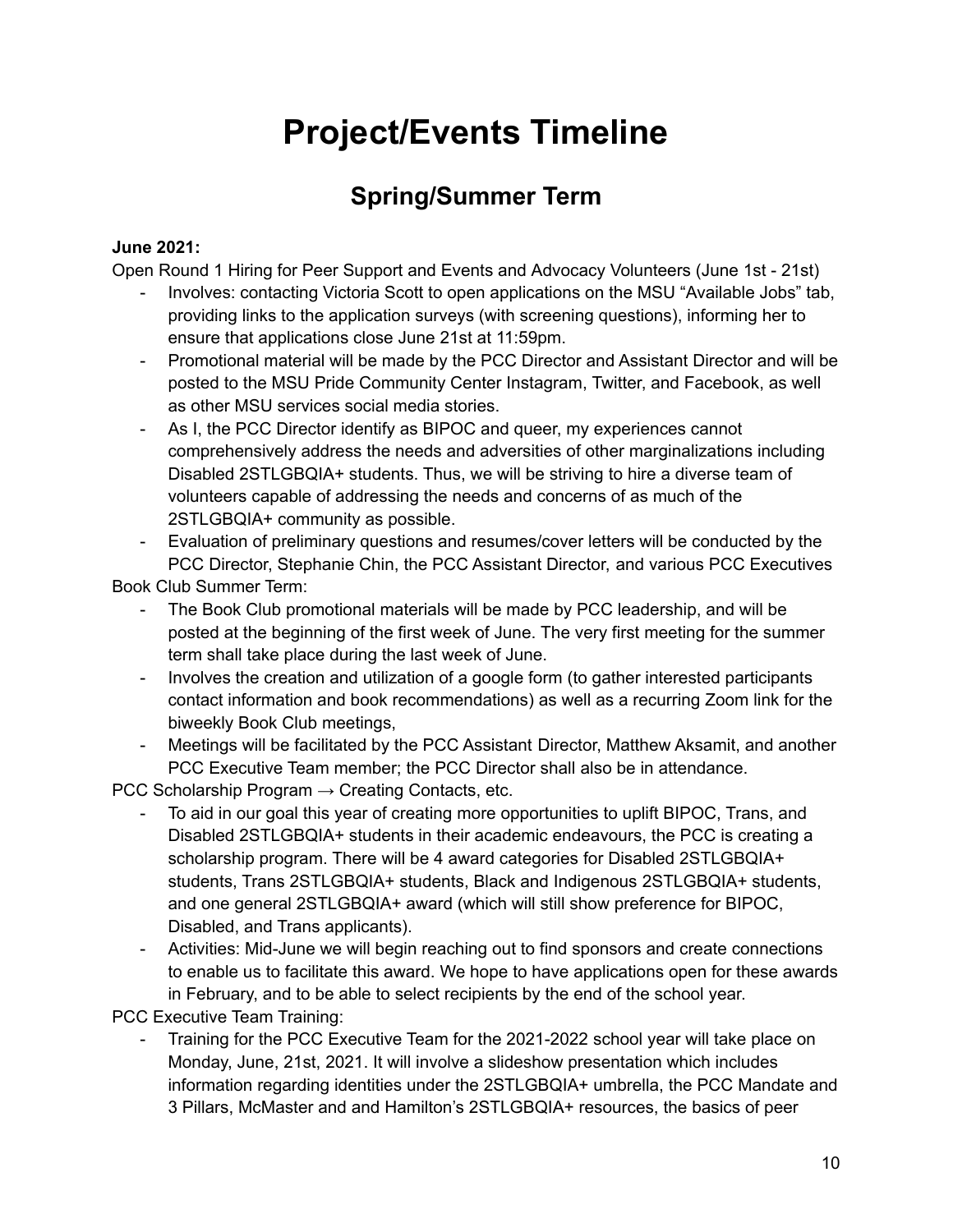support (as well as going through situationals that tended to be responded to weakly during the PCC Executive and Assistant Director interviews.

- Training will be facilitated by the PCC Director, Stephanie Chin, and the PCC Assistant Director, Matthew Aksamit. We will additionally be having accessibility training (with MSU Maccess), an anti-oppressive workshop, and sexual violence prevention training facilitated by SVPRO. Role-specific training will be taking place during the first week of July, and will be facilitated by the PCC Director and Assistant Director.

#### **July 2021:**

Initiate the PCC Clothing Drive:

- Involves creating promotional material (the PCC Director will be making the Promotional material), posting the promotional material to various social media avenues mid-July, and beginning collection of articles of clothing promptly following. Until we get access to the PCC Physical space eventually, clothing collection will be taking place at the PCC Assistant Director's student house, and eventually the Director's, as the new school year draws close to commencing,
- Often, for many reasons, individuals cannot purchase clothing that they feel comfortable wearing (e.g. due to cost of or safety/discomfort from purchasing clothing that adheres to their desired gender expression). This drive gives PCC Space Users the opportunity to try on and take home clothing in a judgement-free environment.

Round 1 PCC Volunteer Interviews:

- Involves creating a recurring zoom link, a list of interview questions (formulated by the PCC Director, Assistant Director, and Executive Team), scheduling and facilitating the interviews, Initially the hiring panels' availability will be recorded, and a list of potential interview times will be compiled. From these times, applicants invited to interview can select their desired interview time from a created Doodle Poll.
- The hiring panel will consist of a combination of the following individuals: Stephanie Chin (PCC Director), Matthew Aksamit (PCC Assistant Director), Fiona Allen (Events Coordinator), Bianca Mancino (Events Coordinator), Meera Chopra (Training and Development Coordinator) and Emma Murdoch (Community Facilitation Coordinator).

- Interviews will take place July 1st to 21st, and will be approximately 1 hour in duration. Pride Student Network Initiation:

- Last year, the Pride Student Network was created by the PCC to contribute to ensuring the incoming first years have support from upper year reps, specifically those with the shared experience of being 2STLGBQIA+. Pairings are made on the basis of a number of factors including identity, program, interests, etc.
- Promotional materials for the Pride Student Network will be created by PCC leadership, and will be released July 1st (along with a form for mentees to outline what they desire in an upper year representative/mentor). Pairings will be made on a rolling basis, and programming will begin at the beginning of August.
- Anticipated difficulty: last year, the inaugural year of the Pride Student Network (PSN), there was a notable lack of programming for PSN Mentors and Mentees. Thus, it is anticipated that we shall face difficulty finding McMaster Archway and Faculty Representatives to take on the role of mentors. In the case that this is true, we shall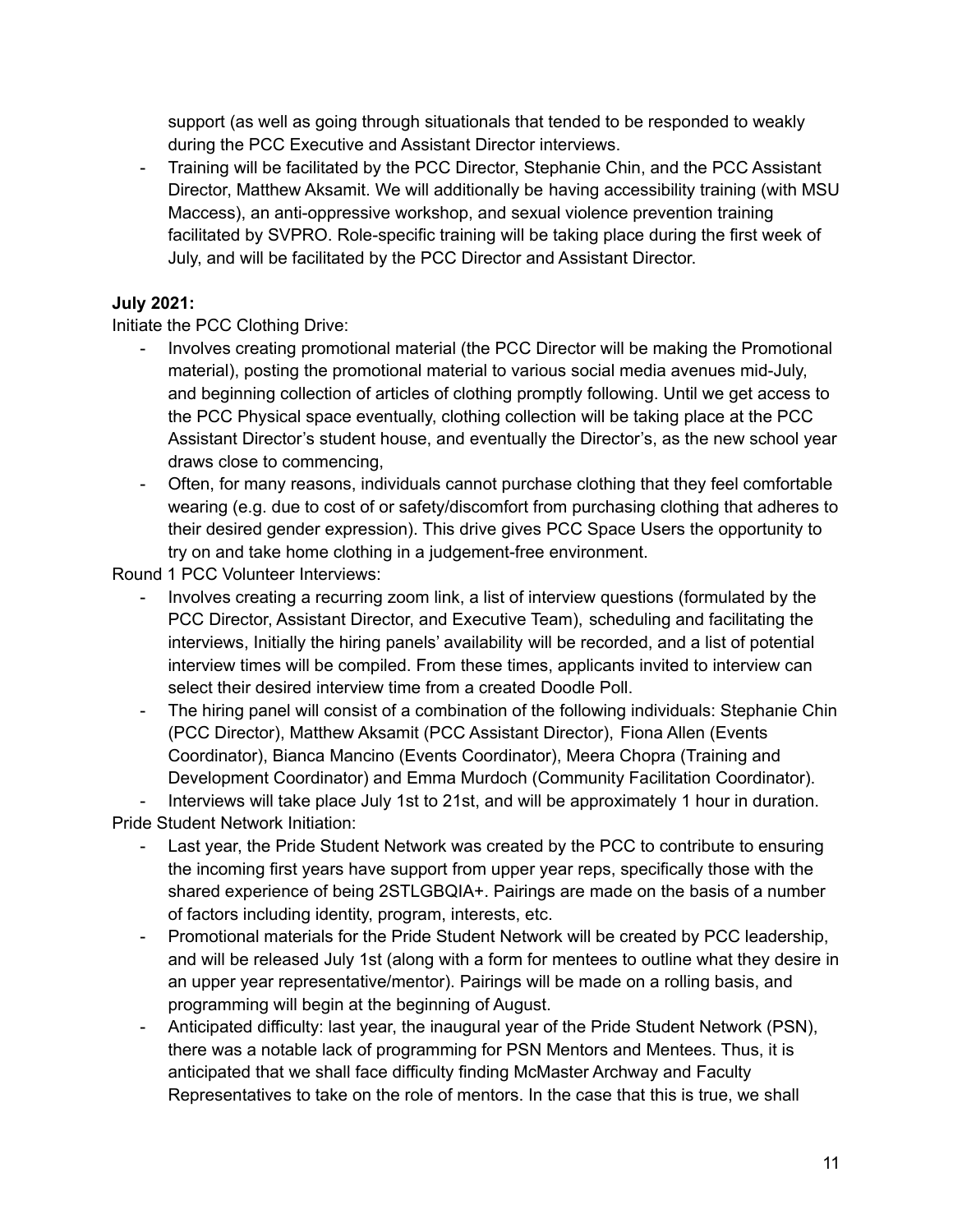draw from McMaster Representatives who are MSU Service Executives, as well as the PCC Executive Team members.

Summer Community Groups Beginning:

- Involves: creating Forms for interested participants to sign up and provide contact information, creating recurring Zoom links, seeking out facilitators for the two intended groups for the summer (they will be facilitated by a combination of the following: PCC Director, Assistant Director, Executives): a general 2STLGBQIA+ community group and a Newcomers 2STLGBQIA+ community group.
- Promotional material will be made by PCC leadership and will be released mid-July. We intend to begin the Community Groups by the end of July.

#### **August 2021:**

MythBusters Campaign:

- During the summer, the PCC is planning on releasing our first small educational campaign regarding topics involving the 2STLGBQIA+ community. Additionally, having a smaller campaign at the beginning of the year enables the new PCC Executive team to get more acquainted with their roles through practical application.
- Graphics will be made by PCC Leadership: PCC Director, Assistant Director, and Promotions Coordinator, and will be posted to our various social media outlets.

Welcome Week 2021:

- During WW21, the PCC will likely be facilitating a booth to enable incoming first years to learn about the existence of our service and the opportunities we offer. Additionally, during Welcome Week, Round 2 Applications for PCC Peer Support Volunteer and Events and Advocacy Volunteer will open (applications will open for one week).
- We will also be facilitating a week of events including a Pride Student Network Social Game or Art Night, a Paint Night, etc for incoming first years to meet other individuals who belong to the 2STLGBQIA+ community at McMaster.
- The promotional material for WW21 will be made by MSU Underground (Paula Scott, MSU Underground Creative Director and Manager) and will be poster just before the week begins to all of the PCC socials.

PCC Physical Space Revamp:

- \*Will be COVID-19 Restriction reliant: If it is safe to do so, and the PCC Team are allowed to enter MUSC and the PCC space in small numbers, we want to increase the accessibility of our PCC Space. This involves switching the front room and the back room, potentially repainting the room to a less-stimulating colour, replacing and/moving furniture (currently it is virtually impossible to navigate the space, even as an able-bodied individual), and adding more personalization.
	- Art Collection for the PCC Space will additionally be facilitated beginning during the end of August. Currently the PCC physical space is incredibly sterile (psychiatrist office semblant) and overstimulating. This year, we are striving to make our space a place where individuals are comfortable coming to when they desire support or community among those of shared experience. PCC staff and space users art contributions will be proudly displayed on one of our walls.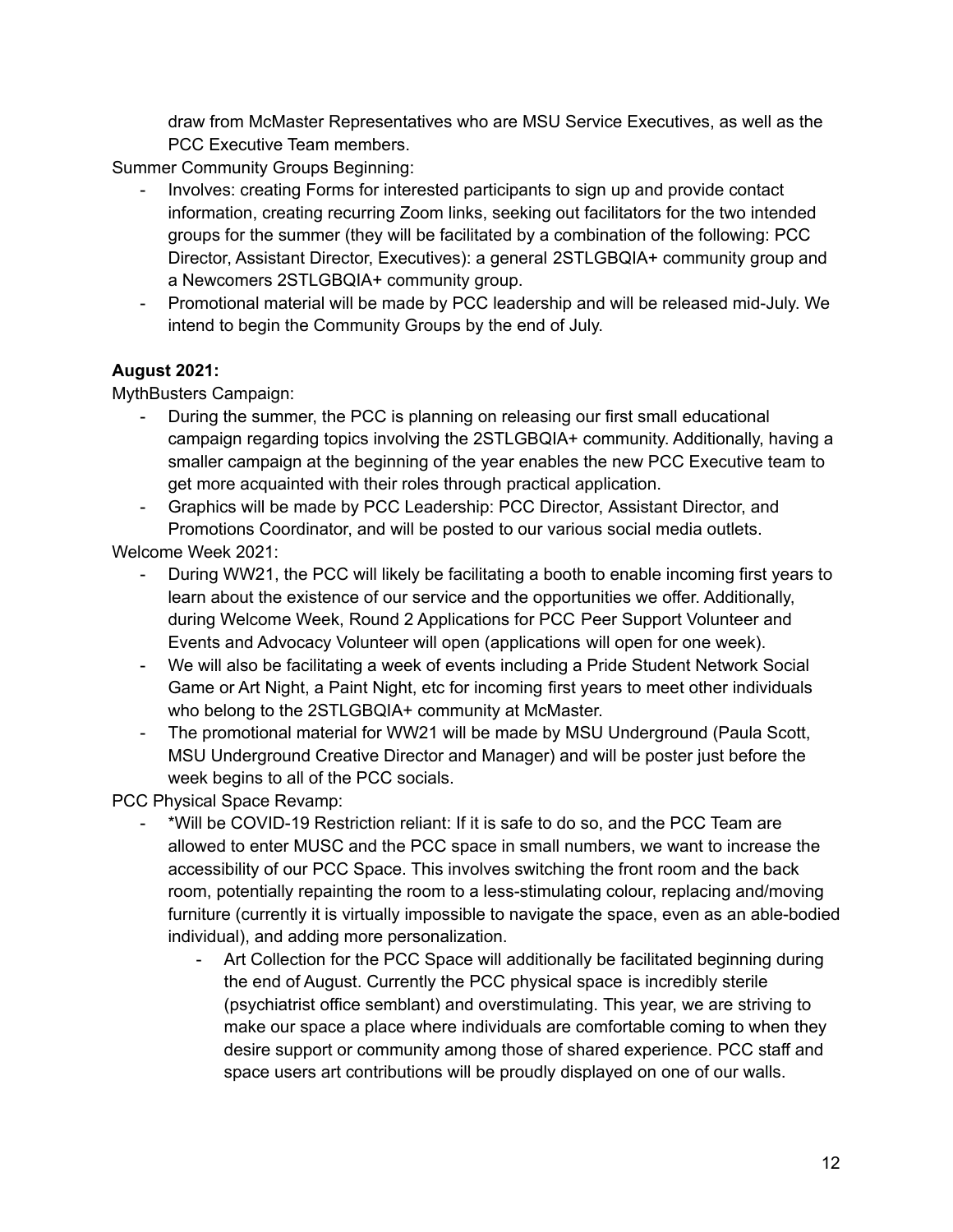- New PCC Resources will be implemented in the space (i.e. the changeroom with the gender-affirming gear and clothes drive, bins of more safe(r) sex products, PCC pronoun buttons, and PCC stickers). The boxes of books and media that are being removed and domated shall be cleared out, and the clutter cleaned.
- This will take place during the end of August (if possible) and if not, during the beginning of September/fall term) and will involve the PCC Director, Assistant Director, and certain Executive Team members.
- Coordinator will be facilitated with Christina Devarapalli (MSU VP Administration), Victoria Scott (Administrative Services), and other MSU representatives.

### **Fall Term**

#### **September 2021:**

Round 2 PCC Volunteer Interviews:

- Following WW21, the PCC Executive Team will be facilitating Round 2 interviews for Peer Support Volunteers and Events and Advocacy Volunteers. Between Round 1 and Round 2 Applicants, we will be looking to hire approximately 30 Peer Support and 5-7 Events and Advocacy Volunteers for this upcoming school year.
- Logistics, hiring panel, and scheduling considerations are the same as the aforementioned Round 1 PCC Volunteer Interviews.

PCC Volunteer Training:

At the end of the second week of September, the PCC Executive Team (PCC Director, Assistant Director, and Executive Team members) will be facilitating training for our new team of volunteers. Topics covered during General volunteer training will cover what the PCC is and what we do, the 3 pillars the PCC adheres to, the resources the PCC offers, as well as general principles of peer support. Separate training will be facilitated by other McMaster groups (e.g. SVPRO) about anti-oppressive spaces and sexual violence prevention. Following 'general' volunteer training, Peer Support Volunteers will have to attend further Peer Support Training, where the PCC Executive Team will go more into depth about Peer Support Expectations, Rules, Confidentiality, and various situationals.

- Training will use Zoom (with built in closed-captioning) and will take approximately 3h. Community Groups Sign-up:

- We will be promoting the community groups and collecting sign-ups from September 1st-14th.
- These community groups include:
	- NEW (during school year): Disabled 2STLGBQIA+ Community Group  $\rightarrow$  for intersectionality Disabled and 2STLGBQIA+ students
	- BiPanPoly Hour Community Group  $\rightarrow$  for Bisexual, Pansexual, Polysexual, and Questioning students)
	- Where We Come From Community Group  $\rightarrow$  for students coming from unsupportive backgrounds)
	- Asexual and Aromantic Community Group  $\rightarrow$  for Asexual, Aromantic, and Questioning Students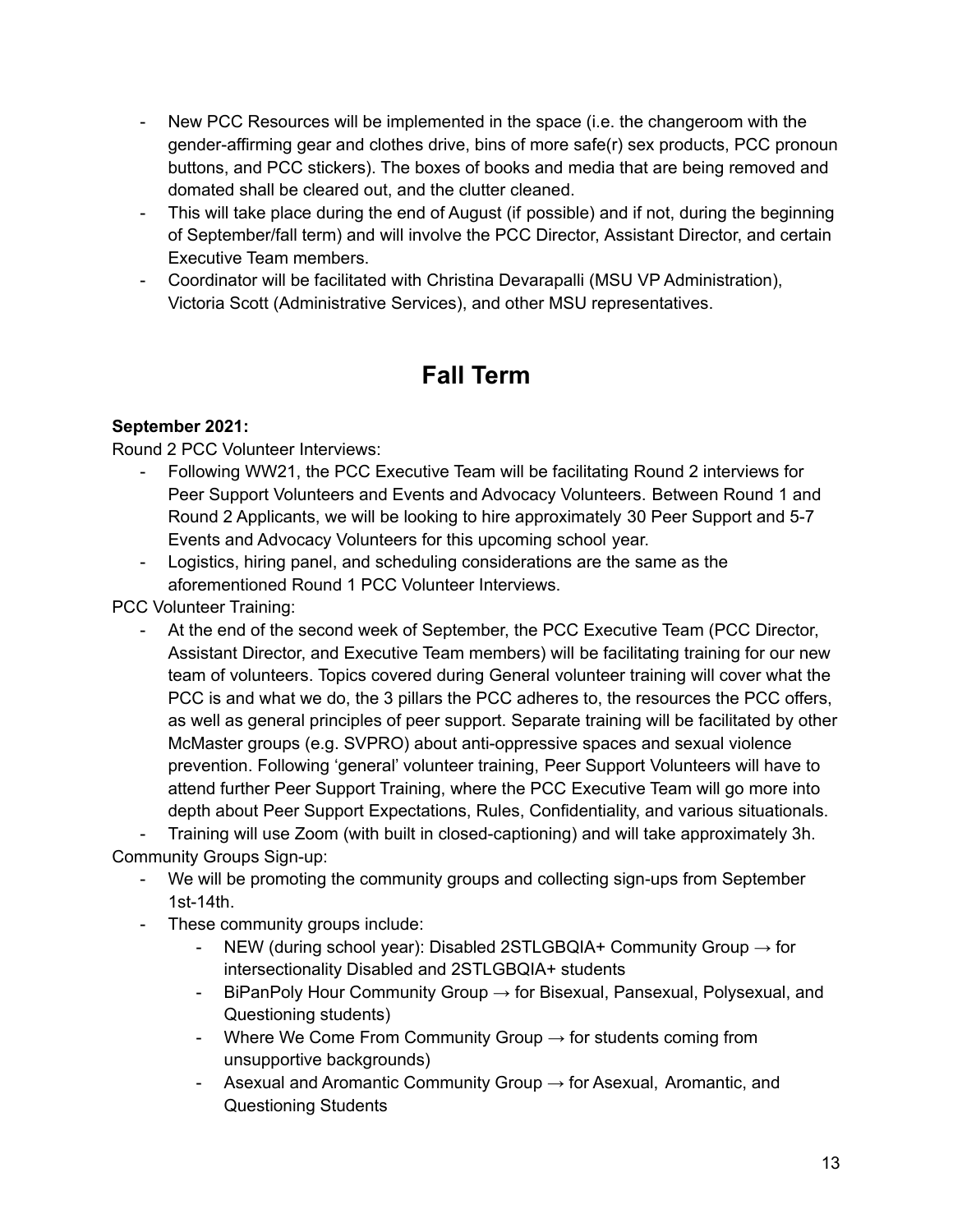- Women Loving Women Community Group  $\rightarrow$  for folks who are attracted, in some capacity, to Women-identifying individuals
- Men Loving Men Community Group  $\rightarrow$  for folks who are attracted, in some capacity, to Men-identifying individuals
- Newcomers 2STLGBQIA+ Community Group  $\rightarrow$  for newcomers to the 2STLGBQIA+ community at McMaster (for 1st and 2nd year students)
- Black 2STLGBQIA+ Community Group → for Black 2STLGBQIA+ McMaster students
- Trans and Non-Binary Community Group  $\rightarrow$  for Trans and Non-Binary 2STLGBQIA+ McMaster students
- Dates and times will be determined based on the facilitator's availability, and the weekly meetings will be on Zoom, lasting 1 hour each.
- Community groups on Discord will also be opened at the same time, allowing for interaction on this platform as well.

Virtual Space Opening:

- The virtual space opening is scheduled to take place the third week of September. It will consist of Discord and Tawk.to. Prior to this, volunteers will be trained on how to navigate these platforms.
- Promotional materials regarding this will be made by the PCC, and released prior to opening.

#### **October 2021:**

Volunteer Community Group Training:

- Volunteers and/or exec involved in facilitating the community groups will be trained. This training is scheduled to take place the first week of October. Training will be facilitated by the PCC Director, Assistant Director, and Community Facilitation Coordinator.

Community Groups Begin:

- Once training has been completed, the community groups will begin. See above for the complete list of community groups offered.
- This is tentatively scheduled between the 14th to the end of the month. Prior to this, promotional material, made by the PCC, will be released. For any collaborative community groups, we will request that the collaborator also promotes them.

#### **November 2021:**

2STLGBQIA+ History Week:

- This school year, we are aiming to hold 2STLGBQIA+ History Week during the second week of November, 2021 (8th to 12th).
- 2STLGBQIA+ History Week this year will have 8-10 events over the course of a week. Due to popularity from last year's programming, definite events we will be holding during this week are 2 Art Events, one closed to BIPOC 2STLGBQIA+ students, and another closed to Disabled 2SLTGBQIA+ McMaster students (with MSU Maccess). Likely for these events, we shall be utilizing and expanding upon guest Artists that facilitated sessions for us last year. Other events will be facilitated by the PCC Director, Assistant Director, the Executive team, and the Events and Advocacy Volunteers.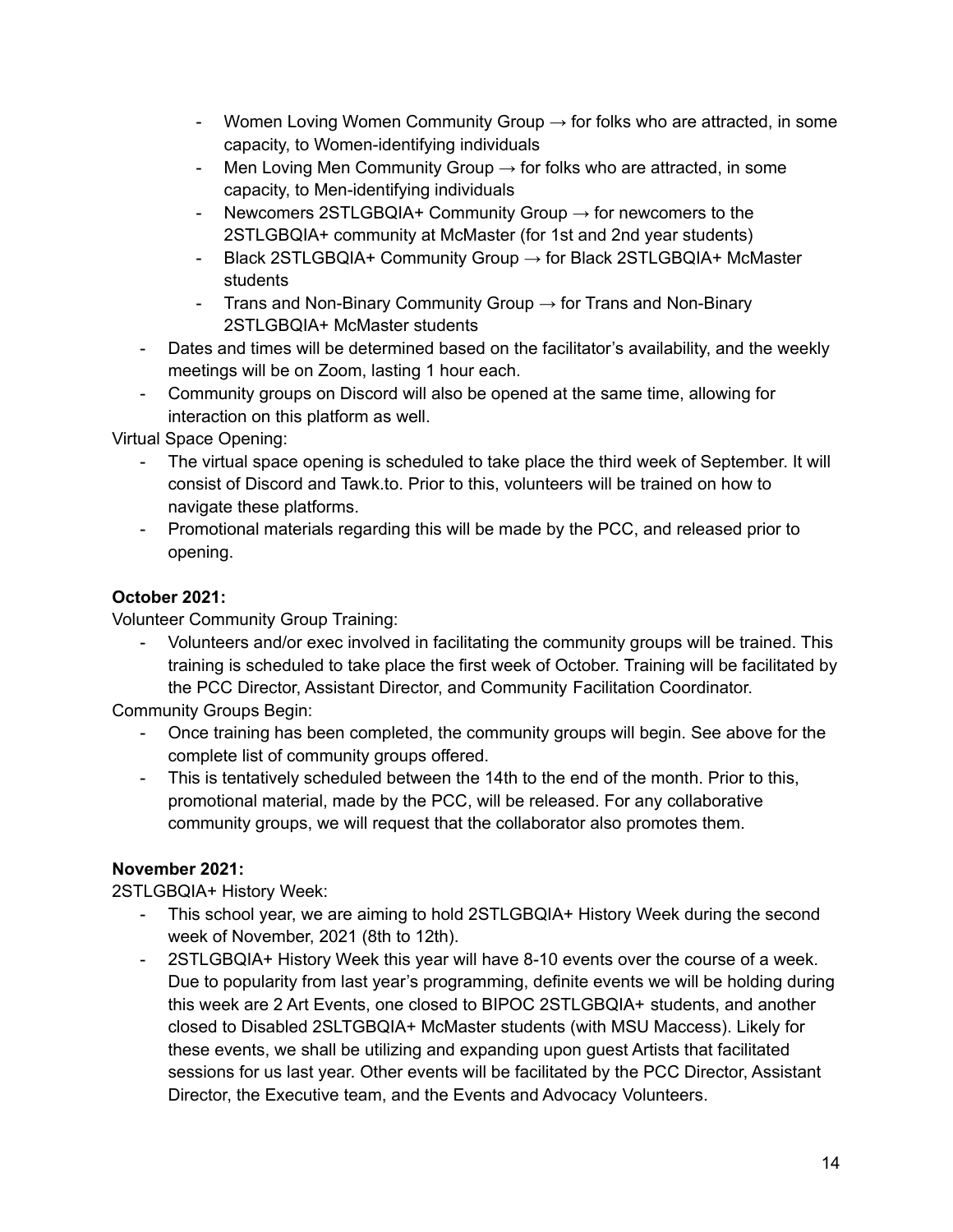- Other definite events will include a "chill art session" where participants can relax and make art, Trans Day of Remembrance Vigil (with MSU WGEN), another event closed to Trans folks and their friends, etc.
- Promotional material will be created by MSU Underground, and will be released by the PCC Director, Assistant Director, and Promotions Coordinator on our social media accounts.

#### **December 2021:**

Holiday Event:

- We will be facilitating a non-denominational holiday event. We hope to collaborate with other services if possible, and if so, we will ask them to promote the event as well.
- Often, in an online environment, it is super hard to feel the community-aspect of our services and that we are making a tangible difference. In addition, often (regardless of whether we are operating online, in-person, or hybrid), MSU service executives and volunteers tend to not have much opportunity to get to know one another. This event will enable everyone working so hard to create great programming and peer-support at McMaster to have an evening for themselves.
- This event, for a multitude of reasons, will be held on Zoom, facilitated by the various MSU Service Directors, Assistant Directors, and Executives, and will feature different activities in different breakout rooms.

### **Winter Term**

#### **January 2022**:

2STLGBQIA+ Disability week:

- A week dedicated specifically for disabled 2STLGBQIA+ individuals. Many times, 2STLGBQIA+ spaces are inaccessible for disabled folks, and as a result, oftentimes they are excluded from taking part in events and programming. This is no different with regards to the PCC. This week is to celebrate 2STLGBQIA+ disabled folks, and will feature closed events for Disabled 2STLGBQIA+ folks, where they can actively participate and congregate among those of shared experience, and the release of various educational information.
- Scheduled to take place the second week of January 2022. Roughly 5 events are scheduled to take place, including one "games/art night" closed to Disabled 2STLGBQIA+ folks, and a dance class run by a Disabled Dancer/Studio-owner. Specifically, we wish to find a Black Disabled Dancer to lead a session.
- In seeking out partnership with MSU Maccess for this campaign or a number of select events, we will be asking them to help promote the events.

Designing & Purchasing Volunteer Appreciation Items:

- We will be cognisant of our remaining budget as we design and purchase the volunteer appreciation items. This year, we have allocated \$750.
- We will be working with volunteers and execs to ensure that everyone is satisfied with their gift (and all gifts continue to ensure that volunteers continue to remain in safe home/school environments) and feels as though their efforts have been noticed and appreciated.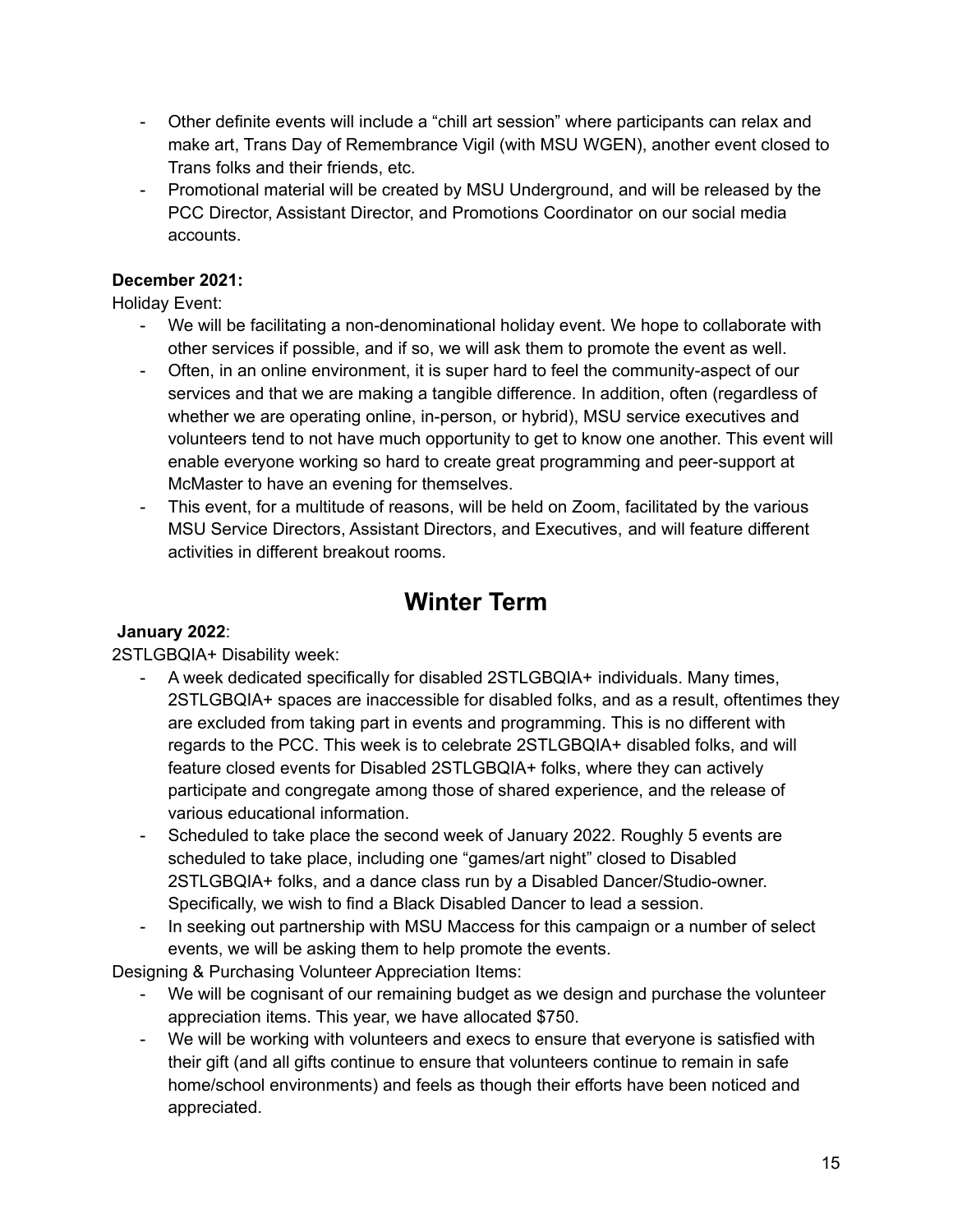#### **February 2022:**

2STLGBQIA+ Pride Week:

- A week dedicated to celebrating the diversity and resilience of the 2STLGBQIA+ community. Regardless of whether MSU Services are cleared to host in-person programming, we intend to continue to host programming online on Zoom. During 2STLGBQIA+ Pride Week, we will also be looking to collaborate with other MSU Services including MSU Maccess.
- Promotional material will be created by MSU Underground, and will be posted to various social media outlets by the PCC Director, Assistant Director, and Promotions Executive.
- Scheduled to take place the first week of February. This year, we are planning on having a 5 day campaign. Furthermore, each of these days will be used to center a particular identity/group of identities. This will be supported with educational social media posts about misunderstood/underrepresented identities, to ensure that individuals can gain more knowledge as to the identities encompassed by the 2STLGBQIA+ community.

#### **March 2022:**

Queer in STEM Panel:

- Scheduled to take place at the beginning of March.
- This event will feature both a grad student and a professionals panel, consisting of 2STLGBQIA+ grad students and professors, respectively. We are hoping this year to gain new panelists to ensure that each year, different stories and advice are shared to students. Each of the selected panelists for the year will receive a \$50 honorarium upon event completion.
- This event will be held in collaboration with McMaster Science Society (MSS), McMaster Engineering Society (MES), Bachelor of Health Sciences Society (BHSS), and Engiqueers during the beginning of March (1st).
- Promotions will be made by the MSU PCC Director, Assistant Director, and Promotions Coordinator, and will be shared the the PCC, MSS, BHSS, MES, and Engiqueers social media accounts.

Transcendence:

- A week of programming dedicated to Trans, Non-Binary, and Two-Spirit individuals. Oftentimes, despite being at the forefront of revolutionary 2STLGBQIA+ movements, trans folks are misrepresented and excluded from events. Trans individuals are also more likely to experience mental illness, homelessness, and substance use problems. Thus, this week is dedicated to creating a space for trans people and catering to their needs. Some events during Transcendence will be held in collaboration with WGEN.
- This campaign will occur during the second week of March (7th to 11th), with approximately 5 events distributed throughout the week.
- Promotional Material for Transcendence will be created by the MSU Underground, and will be posted to the PCC social media accounts a week prior to the campaign.

PCC Team Turnover Beings: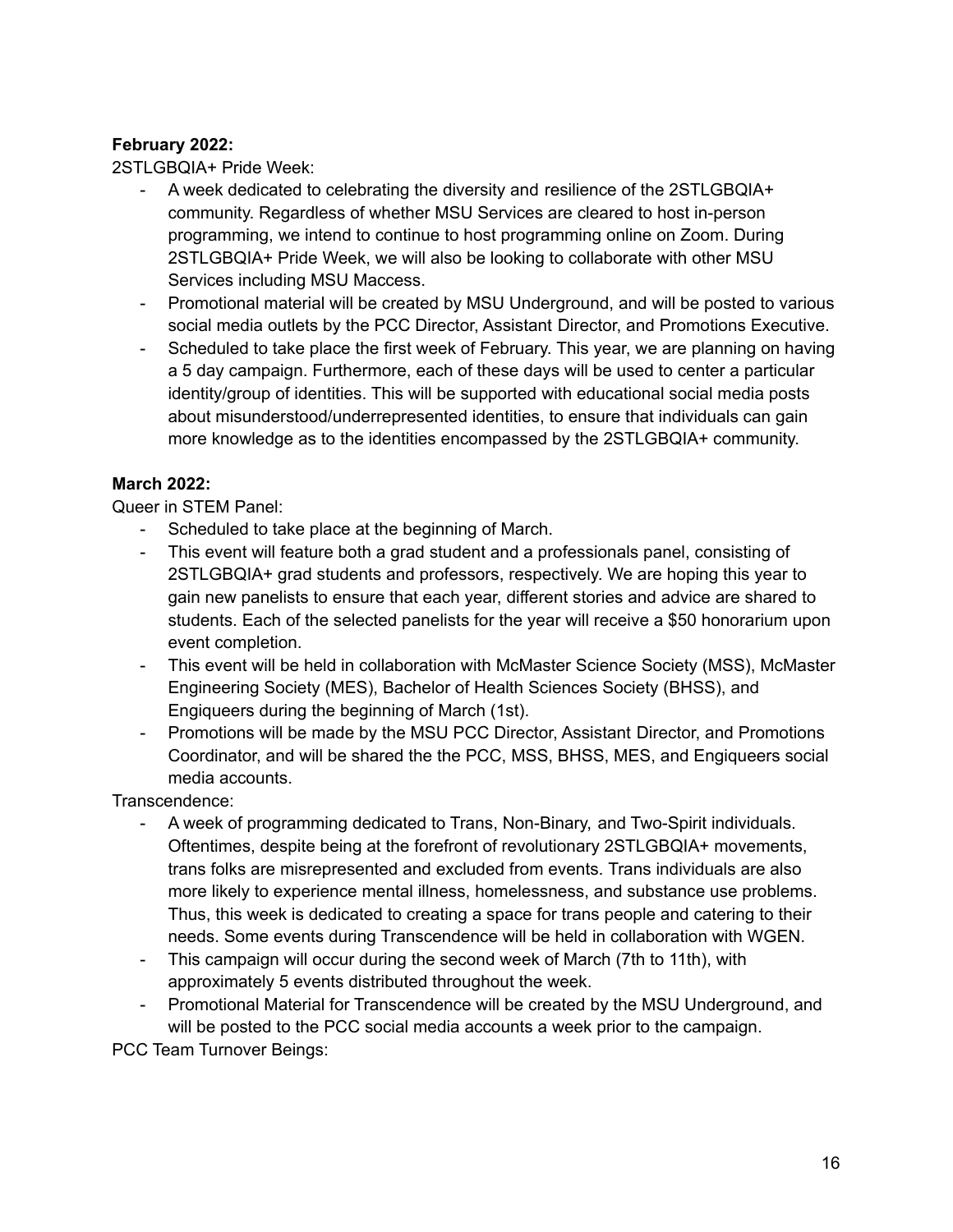- Exec will be spoken to(through one-on-one meetings) and asked what worked this year, what didn't work, and what we can improve on in the future. This information will be collected into a document which will be passed on to the next Director + PCC team.
- A detailed recount of the year will entail, with events and campaign weeks looked at in detail. This information will also be passed on to the next Director + PCC team.

Order/Restock Space Resources:

- With the remaining budget, we will examine what supplies the PCC space is lacking. We will then purchase these supplies so that they do not need to be immediately purchased the following year. Supplies that the PCC will restock may include gender-affirming gear, PCC Pronoun buttons, PCC stickers of various sizes, lanyards, etc.

PCC Director Hiring:

By mid-March, the new 2022-2023 MSU PCC Director will be hired by a combination of the following: the 2021-2022 PCC Director, Stephanie Chin, the Assistant Director, Matthew Aksamit, the MSU VP Administration, and the MSU Executive Board.

#### **April 2022:**

Turnover Continues:

- See above.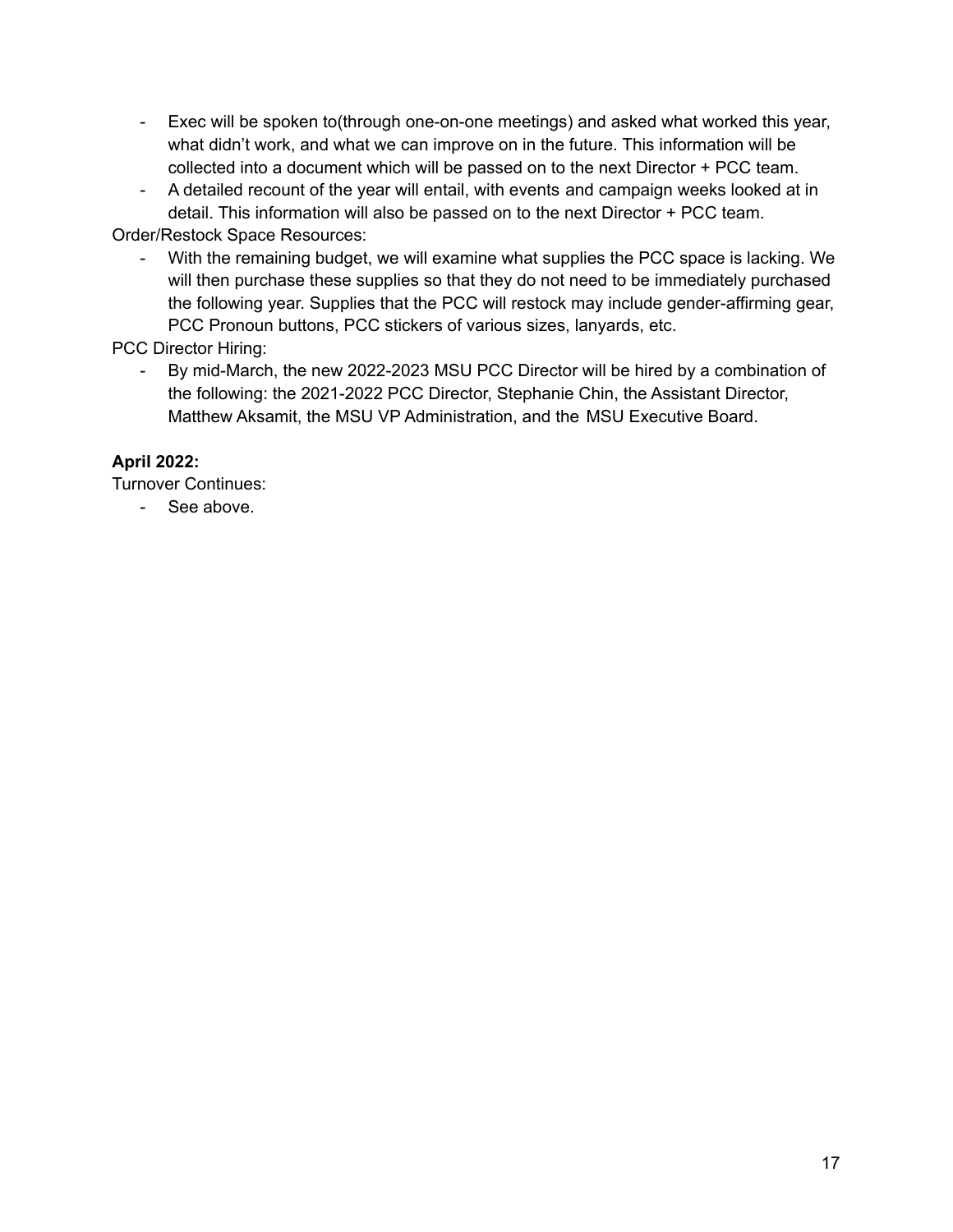# **Finances & Equipment**

### **Budget Projection**

This year, the MSU Pride Community Center is operating with a discretionary budget of \$6,600. This budget will be distributed towards the facilitation of PCC training, office supplies, community outreach, annual campaigns, resource purchases, volunteer recognition, and advertising and promo.

Considering various likely formats of the upcoming school year, we have chosen to loosely distribute the \$6,600.00 funding as follows:

- \$100.00 for Office Supplies (mainly for the new PCC sign and banner)
- \$250.00 for Community Outreach
- \$3,350.00 for Annual Campaigns
- \$750.00 for Volunteer Recognition
- \$1,550.00 for Advertising and Promotions
- \$100.00 for Resource Purchases
- \$500.00 for Training Expenses

#### **Inventory**

This year, we chose to rededicate a portion of our PCC Resource Purchases funding Towards our Annual Campaign funding, which tends to always run tighter on money. This is a result of our investment in a sufficient amount of gender-affirming gear last year, resources which have not yet been depleted and likely will not, at least to a great extent, deplete this year. Furthermore, we possess remaining stickers (with our new logo) and buttons that will be placed in the space when we revamp the space for this upcoming school year.

### **Contacts**

For this year, the MSU PCC will be deferring to the following contacts with regards to financial questions and purchases:

- MSU VP Finance: Jeganiyah Jayachandran
- MSU Payroll: Kevin O'Mara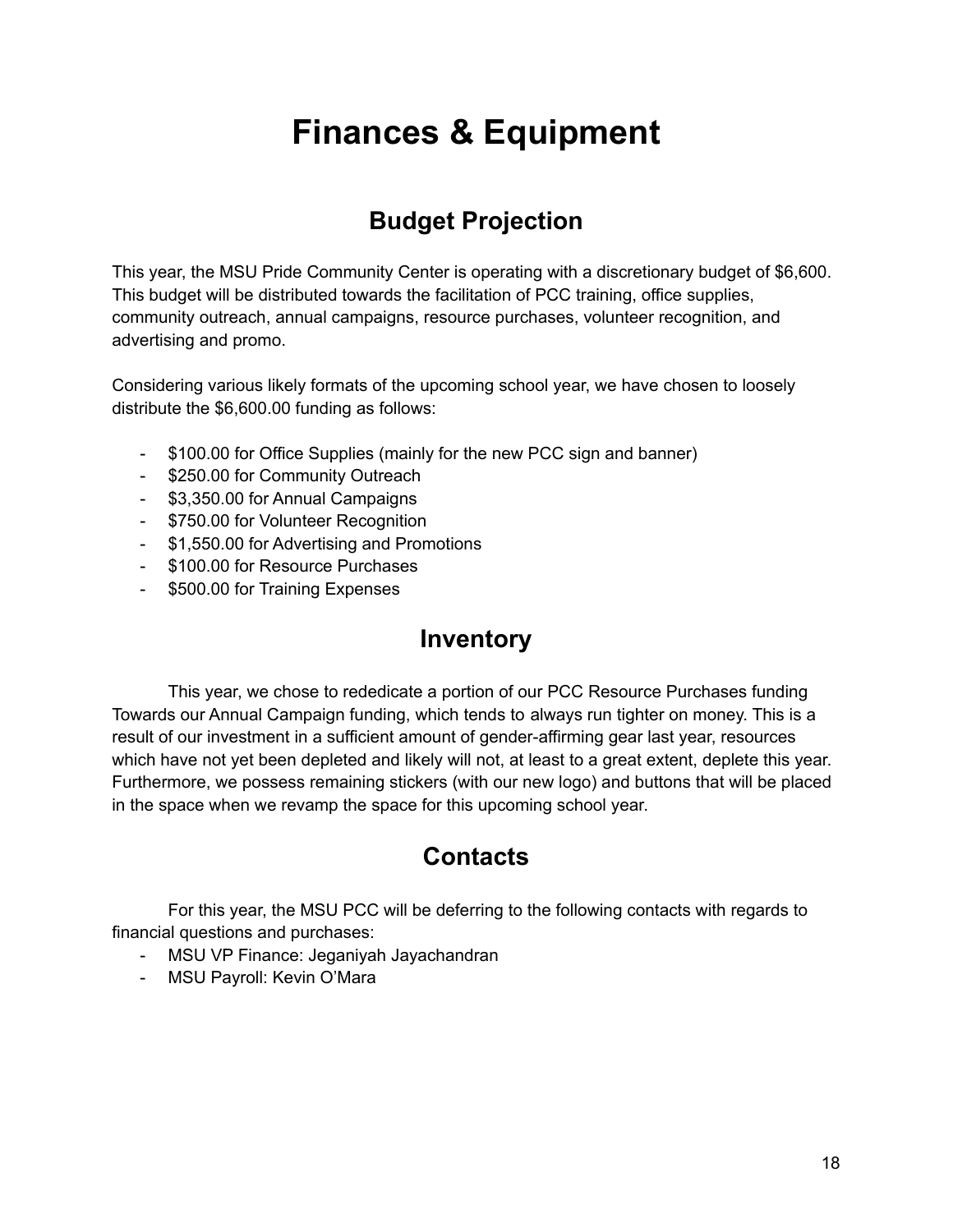# **Promotions**

### **Service Webpage**

Last year, the MSU PCC Webpage was updated, as were all the other MSU services. This year, we plan on updating and streamlining the information displayed on the MSU PCC website to be more relevant to our service for this coming year, as per our anticipated and desired direction of the service. Outlined are some of the changes we desire to make:

- To make our service more accessible, we plan on making MUSC 221 our back room, where we shall be offering confidential 1-on-1 peer support and offering space users privacy to try out gender-affirming gear and clothing from our clothing drive (swap). Thus the address of our physical location in MUSC will be updated.
- We will be adding an additional tab on the webpage, right below incident reporting, where space users can confidentially submit suggestions of how we can improve the space. This is because: the only way we can continually improve in serving the 2STLGBQIA+ McMaster community is to directly seek input from the diverse student community. Our space, nor any space, can never be perfectly safe or accessible; rather, it is something that needs to be worked on constantly.
- The "Library" tab on our website needs to be altered drastically. Over the past two years, I have both witnessed and participated in the revamp of the PCC library to be more reflective the McMaster 2STLGBQIA+ community's needs. The update will include a brief explanation of our library check-in/out system (tagging and using Librarika), and will remove mention of a diverse PCC DVD library.
- We will additionally be adding another tab to our webpage regarding the implementation of gender-affirming gear and our new upcoming clothing drive in the PCC space.

### **Social Media**

As of the date of submission of this document, the PCC has approximately 1200 Facebook followers, 940 Instagram followers, and 1050 followers on Twitter. The goal this year is to increase social media presence and interactions to increase general awareness about the PCC and what we have to offer, and to provide educational resources and support. From the past year, Instagram and Instagram Stories have been very popular, and so emphasis will be placed upon maintaining our online presence there. We will be tracking approximate followers each month to see potential growth patterns, and where to improve.

### **Merchandise & Apparel**

Currently in the PCC space we have stickers with the new PCC logo (some rectangular and some round) and some new pronoun buttons (6 different pronoun variations). Furthermore,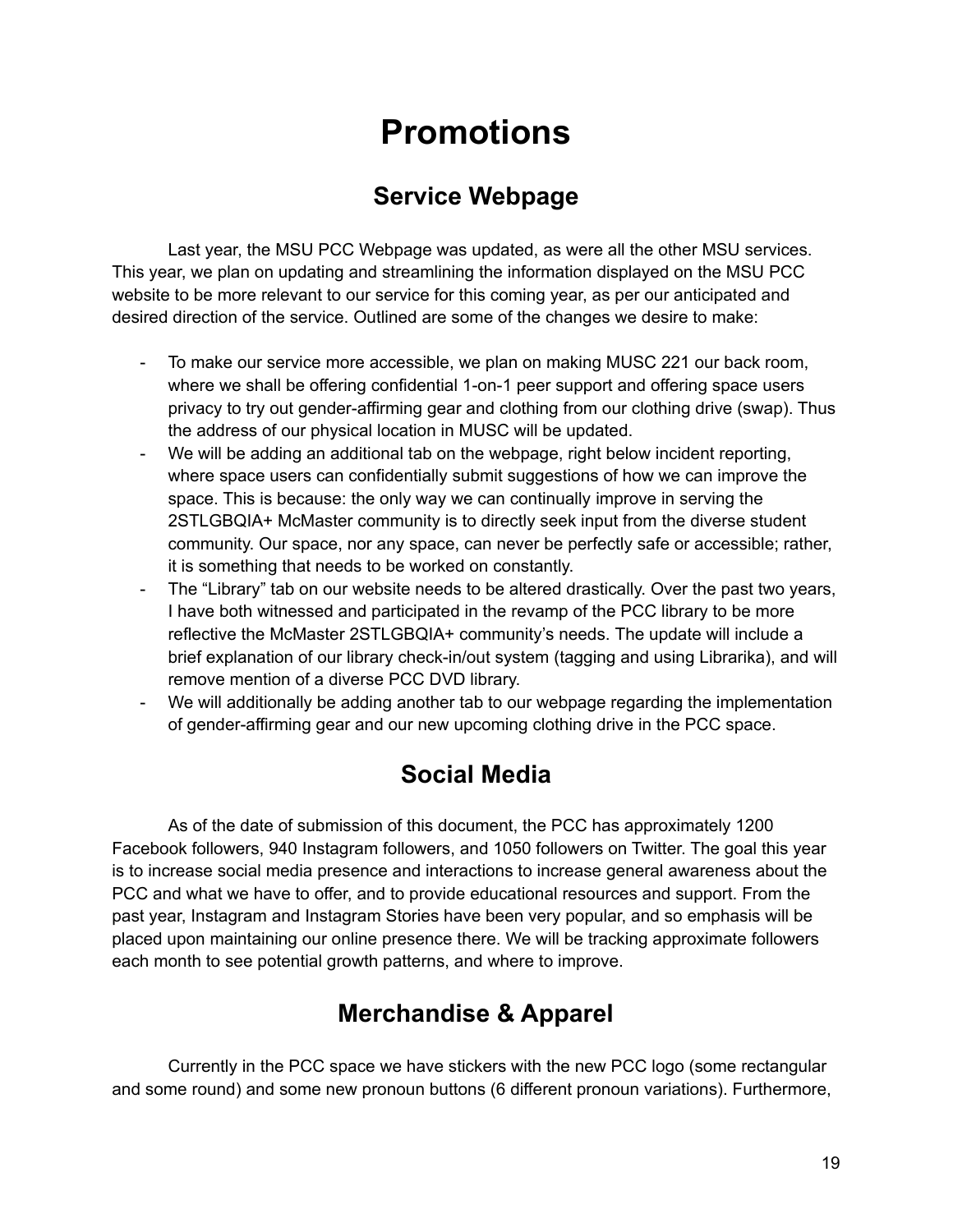last year, we ordered some gender-affirming gear to be offered in the space to folks who desire it. The gender affirming gear will be offered alongside a new resource we are implementing this year: a clothing swap/drive. Essentially, this will entail folks dropping off clothing that they no longer wear or want to a collection center in the PCC room. This clothing can be repurposed and taken home by other students. This clothing drive will enable students to explore their gender identity and styles by trying out clothing that they would not be comfortable publicly purchasing for themselves, cannot afford, etc.

### **Contacts**

MSU Underground Creative Director and Manager: Paula Scott

- ugmanager@msu.mcmaster.ca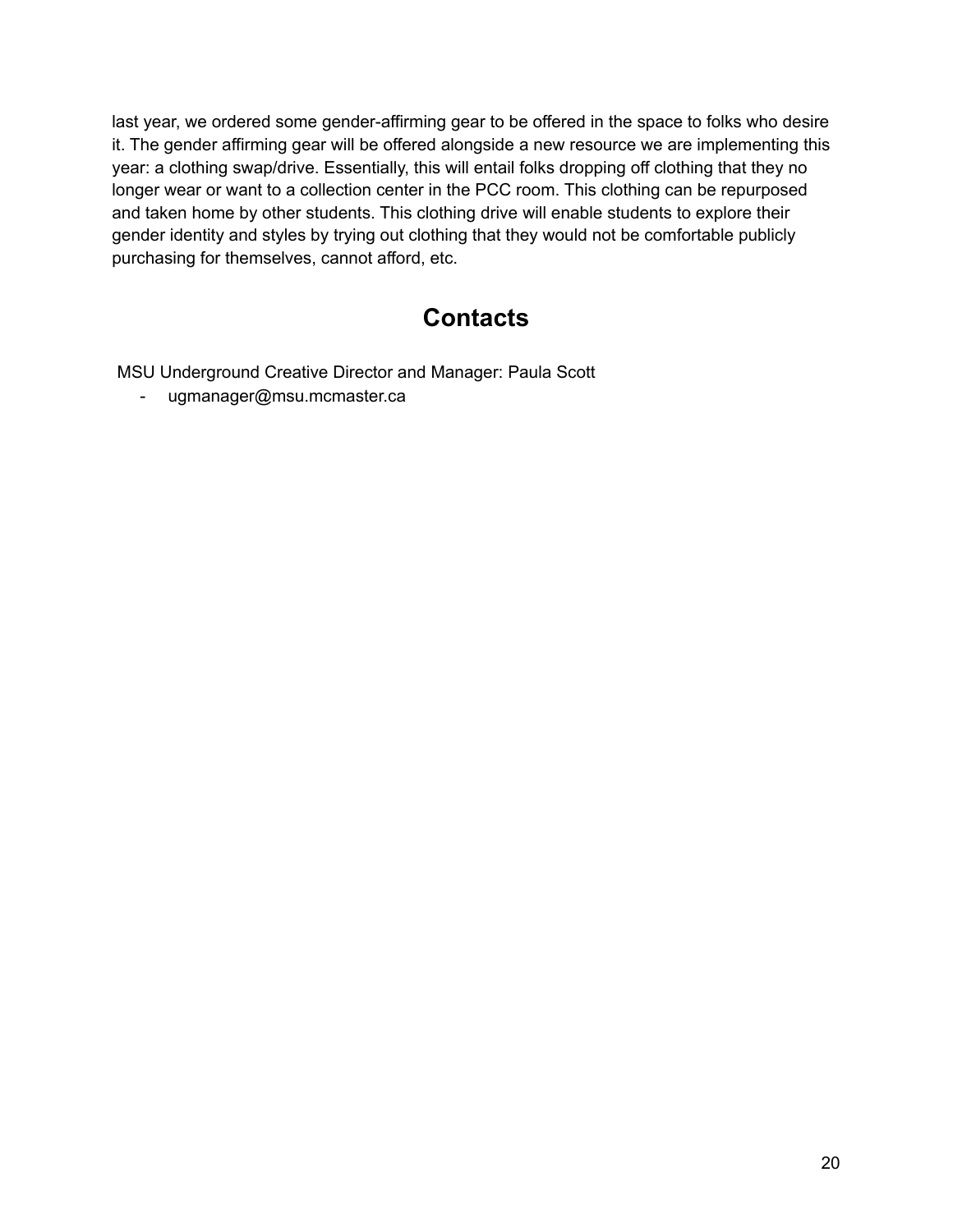# **Onboarding & Administration**

### **Hiring**

### Part-Time Manager(s)

Applications for PCC Director closed on February 19th 2021, and were open for 2 weeks. By the beginning of March the PCC Director, Stephanie Chin was hired and she began the onboarding process. Applications for PCC Assistant Director closed shortly after. The following were the hired candidates for PCC Director and Assistant Director.

- Part-Time Manager: Stephanie Chin
- Assistant Director: Matthew Aksamit

#### **Executives**

Hiring for PCC Executive Team Members opened on April 1st 2021 and closed on April 14th 2021. Screening of applicants and scheduling of interviews occurred between April 14th to 21st. Interviews then ran between May 4th to 17th. The executive interviews were facilitated by the PCC Director, Stephanie Chin, the PCC Assistant Director, Matthew Aksamit, the WGEN Director, Neha Shah, and the Maccess Director, Emunah Woolf. The successful candidates, outlined below, were hired on April 18th.

- Training and Development Coordinator: Meera Chopra
- Community Facilitation Coordinator: Emma Murdoch
- Event Coordinator(s): Fiona Allen, Bianca Mancino
- Social and Political Advocacy Coordinator: Shruthi Krishna
- Promotions Coordinator: Janice Xu
- Research and Resources Coordinator: Eman Chowdhury

#### Volunteers

\*Both Peer Support Volunteers and Events and Advocacy Volunteers will be hired on the same timeline:\* Round 1 Volunteer Applications are currently open (they have been opened June 1st 2021, and will close on June 21st 2021). Interviews for Round 1 applicants will occur between July 1st and 21st. Likely, the bulk of our Volunteer Pool will be hired during Round 1. A second round of volunteer applications will open during the last week of August, beginning August 23rd 2021, predominantly targeted at the incoming McMaster 1st year pool. Interviews for Round 2 Volunteer Applications will occur between September 1st to 7th. Round 1 and Round 2 Applications will be facilitated by the PCC Director, Stephanie Chin, the PCC Assistant Director, Matthew Aksamit, and members of the PCC Executive Team (especially the Training and Development Coordinator, Meera Chopra, the Community Facilitation Coordinator, Emma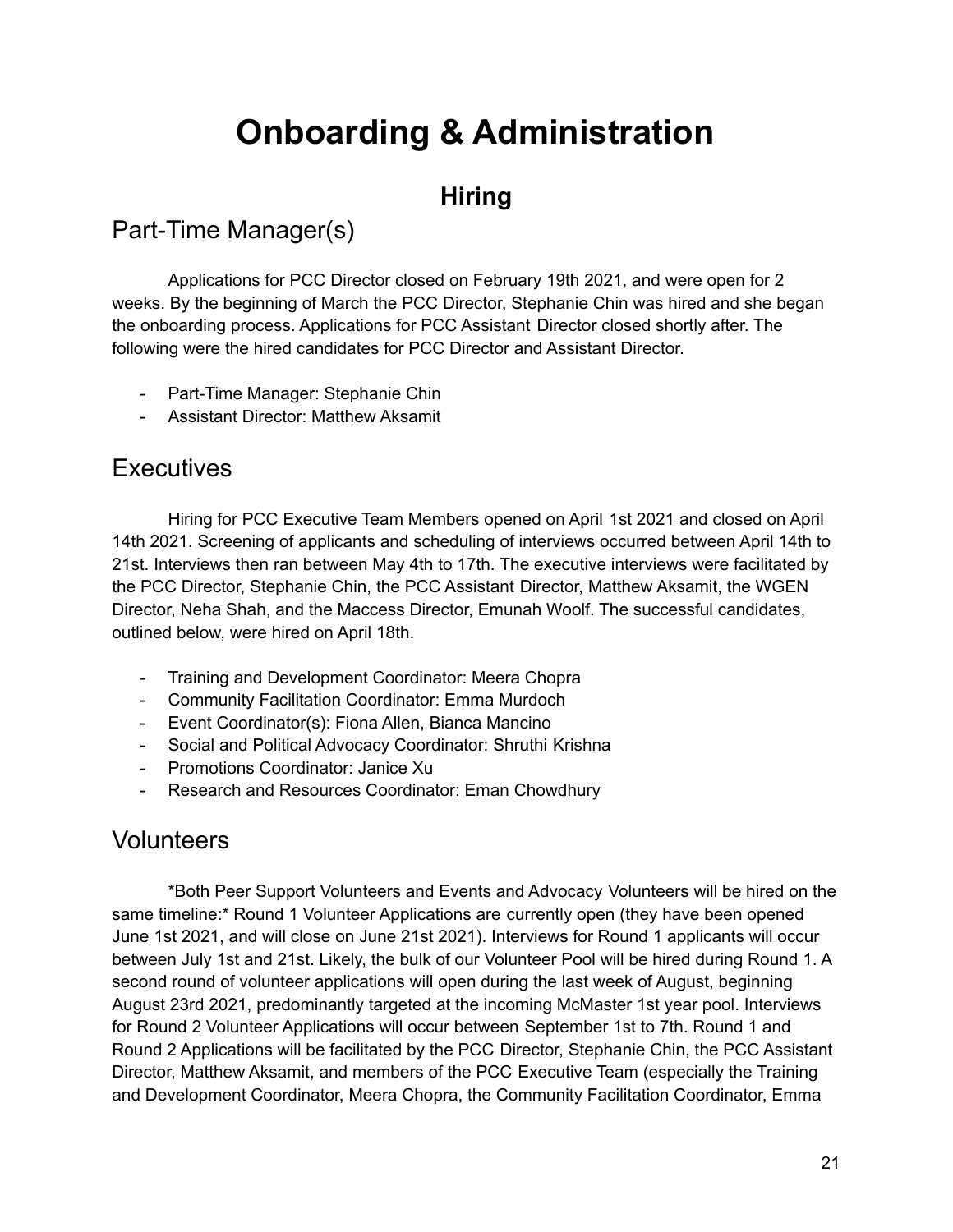Murdoch, the Events Coordinator(s), Fiona Allen and Bianca Mancino, and the Social and Political Advocacy Coordinator, Shruthi Krishna).

### **Training**

#### Part-Time Manager(s)

Training for PCC Part-Time Manager is ongoing as more modules are added to the Continuing "Part-Time Student Leader" course on Avenue to Learn. A synchronous training session was also held early on into the PTM term with MSU Maccess, MSU Wgen, MSU Diversity Services, and other MSU services.

#### **Executives**

Executive Training is tentatively scheduled for the 2nd or 3rd weekend of June, depending on executives and guest speakers' availability, and will occur over 2 days to avoid Zoom burnout as much as possible. The training will involve SVPRO as a guest speaker on Sexual Violence Prevention and Response.

#### Volunteers

Once both Round 1 and Round 2 of volunteers candidates are screened, and successful candidates hired, they will go through PCC Volunteer Training facilitated by the PCC Director, Stephanie Chin, the PCC Assistant Director, Matthew Aksamit, other MSU PTM's, as well as SVPRO. Once Volunteer onboarding and training have occurred service operations will wholly commence the middle of the second week of September (tentatively the 14th). During the 1st week of October, training for Peer Support Volunteers who signed up to be Community Group Facilitators will occur. Community Group training will be facilitated by the PCC Director, Stephanie Chin, the PCC Assistant Director, Matthew Aksamit, the PCC Training and Development Coordinator, Meera Chopra, and the PCC Community Facilitation Coordinator, Emma Murdoch.

### **Year Plan**

#### Executives:

Ideas have been collected from hired executives as to what they want to see be accomplished by them, in their roles, and from the service as a whole. These ideas were collected from Executive Members' interviews, one-on-one meetings, as well as other informal interactions. However, it is important to note that, due to the constantly changing needs of the McMaster 2STLGBQIA+ community, the PCC undergoes constant evaluation and adaptation to best fulfill community needs.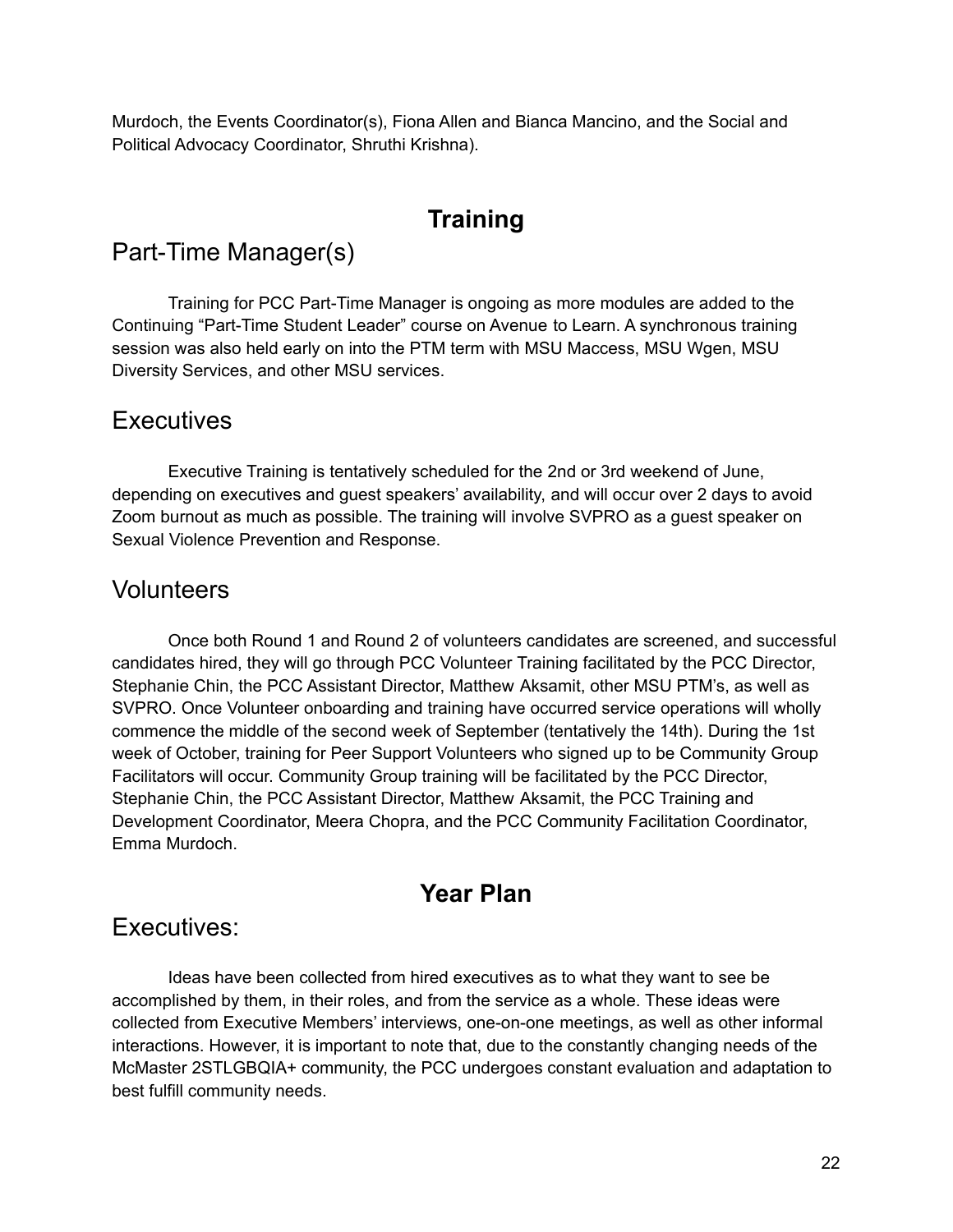As of the year plan submission date, there has not yet been a formal in-depth plan made by each hub of executive members, namely one from the Events and Social and Political Advocacy Coordinators, one from the Community Facilitation and Training and Development Coordinator, one from the Research and Resources Coordinator, and one from the Promotions Coordinator. However, by June 21st, 2021, they shall be completed and collected.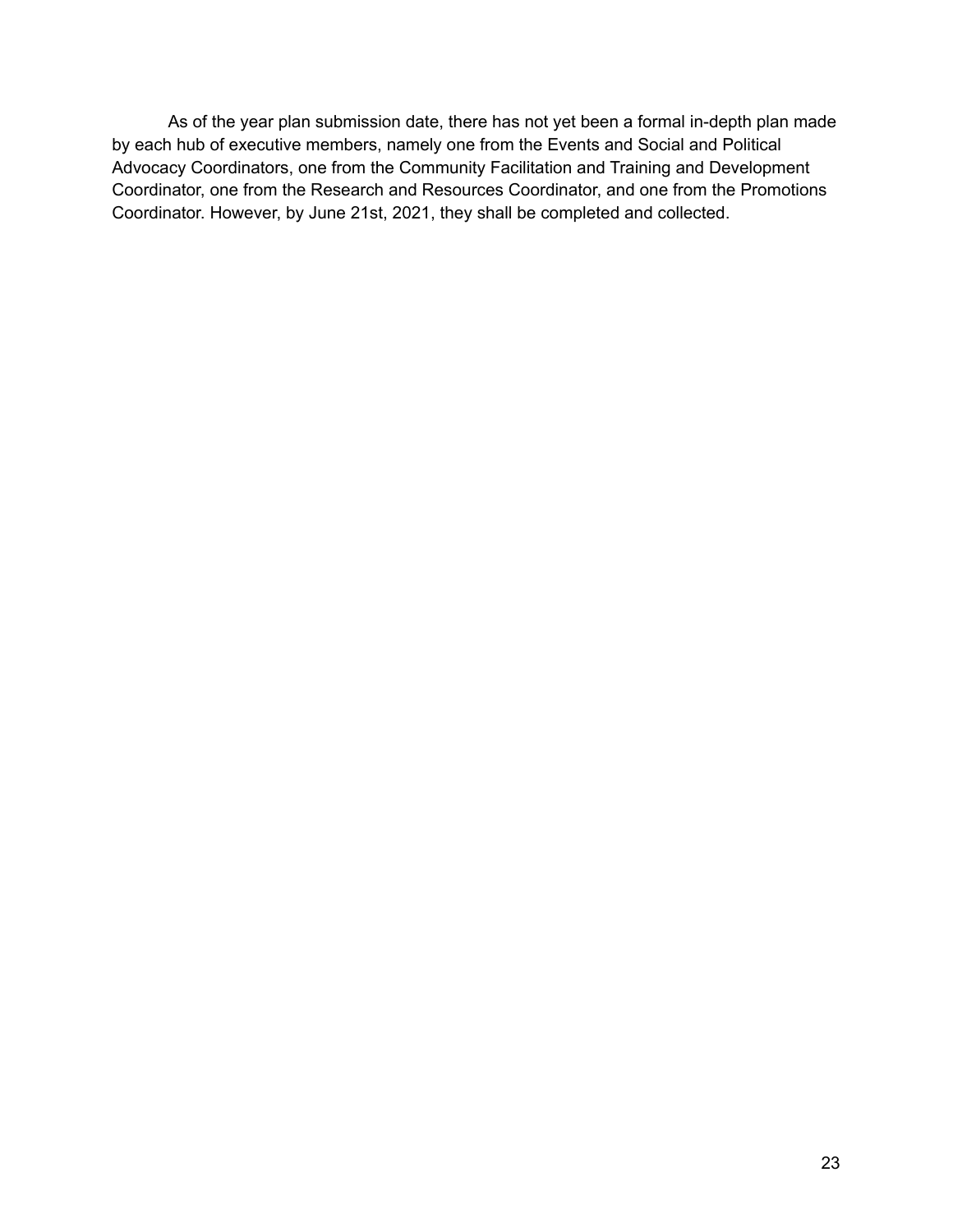## **Reports**

Executive Year Plans have not yet been collected thus far.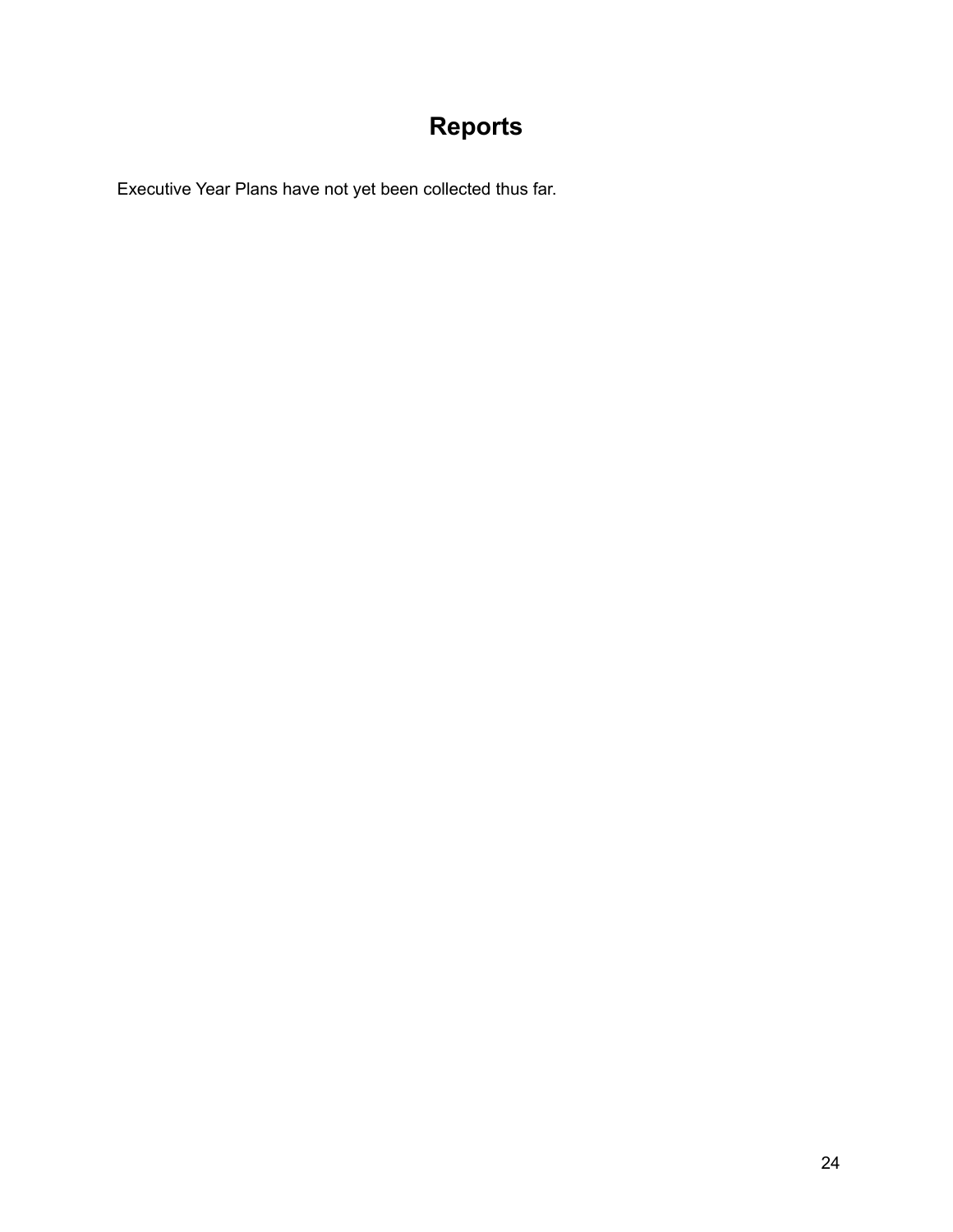# **Miscellaneous**